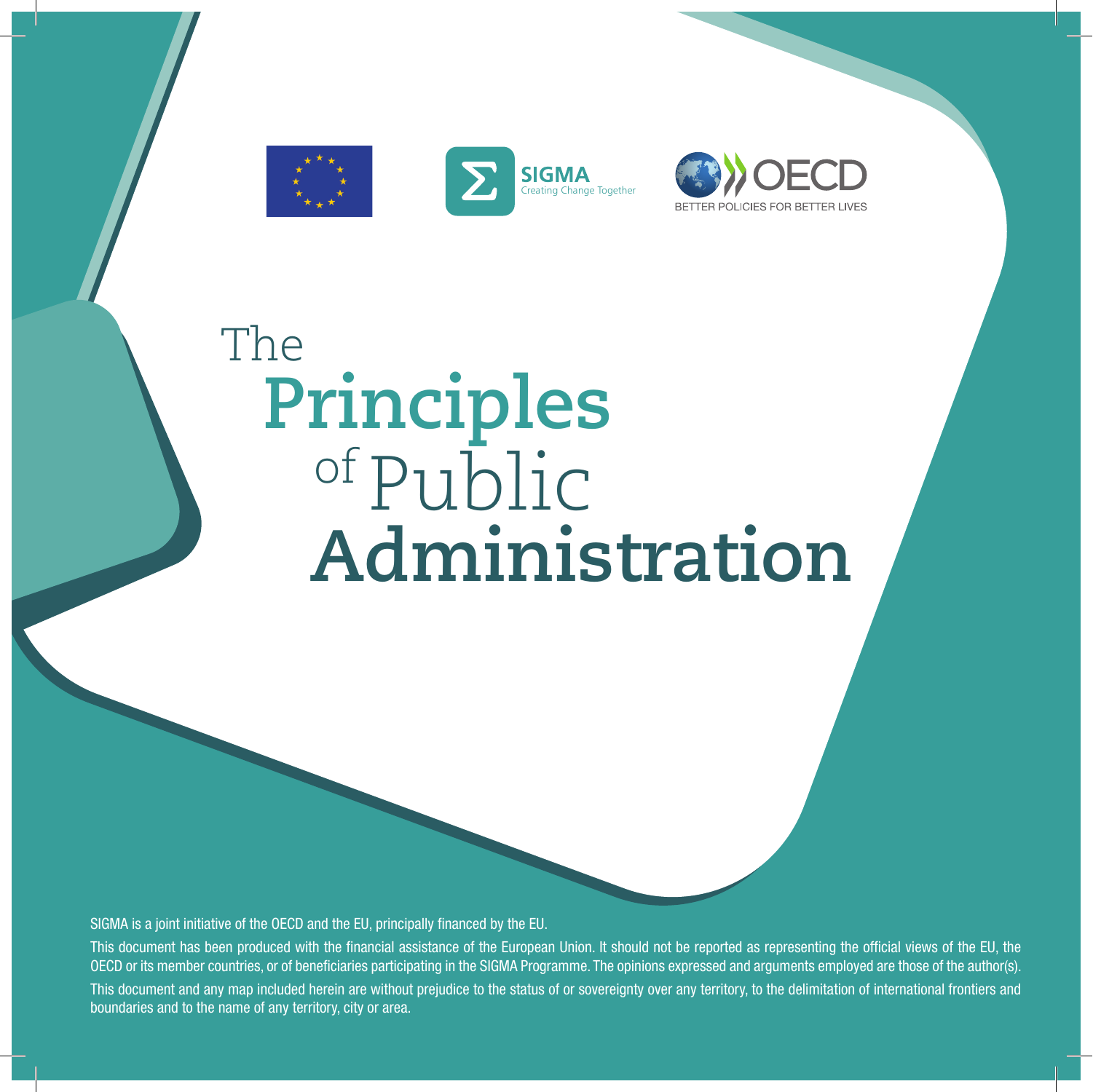

# Table of contents

| Foreword by Johannes Hahn                               | 4  |
|---------------------------------------------------------|----|
| Foreword by Mari Kiviniemi                              | 5  |
| Introduction                                            | 6  |
| 1. Strategic Framework of Public Administration Reform  | 10 |
| 2. Policy Development and Co-ordination                 | 14 |
| 3. Public Service and Human Resource Management         | 18 |
| 4. Accountability                                       | 22 |
| 5. Service Delivery                                     | 26 |
| 6. Public Financial Management                          | 30 |
| Endnotes                                                | 34 |
| Read more about the Principles of Public Administration | 35 |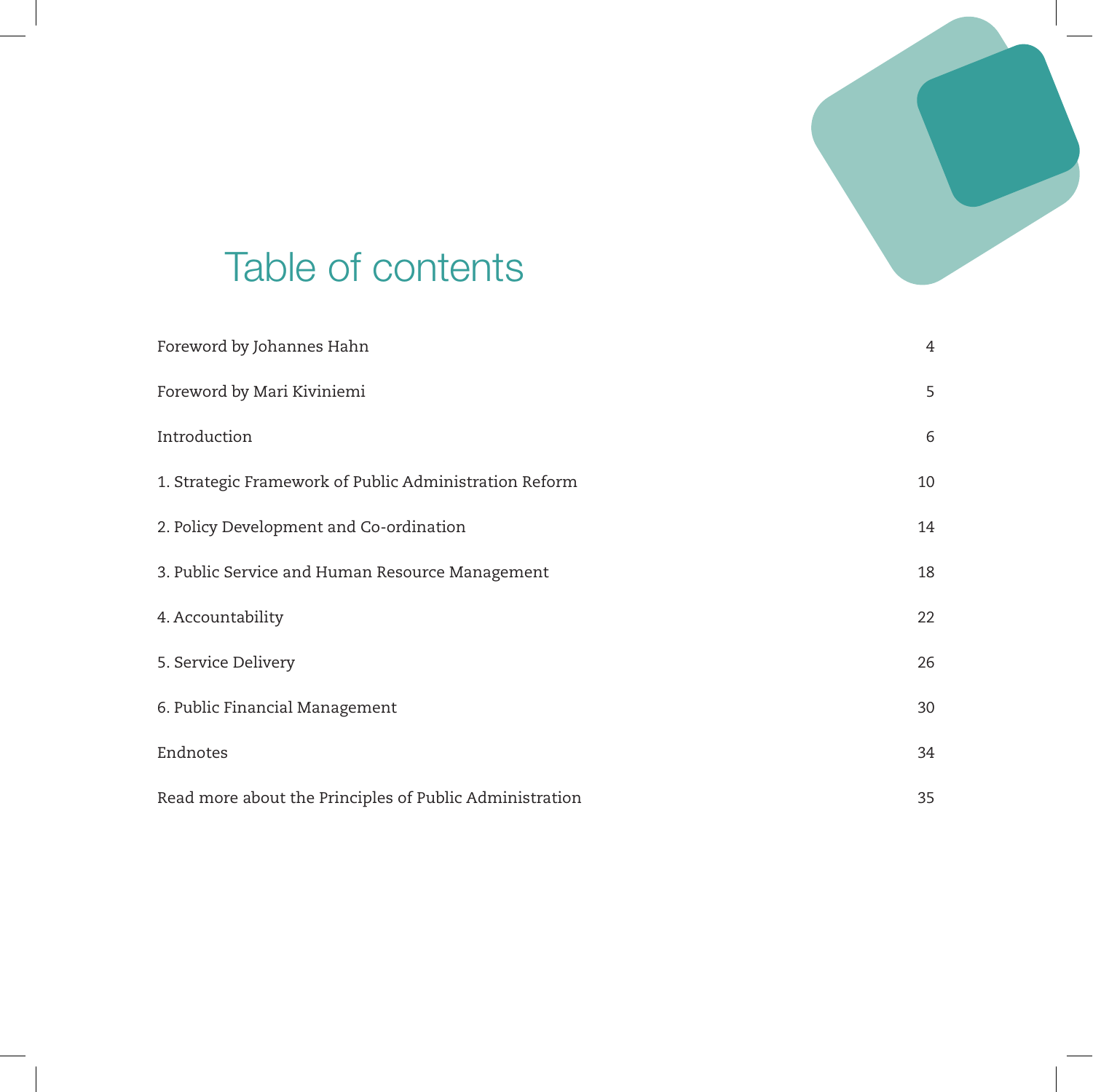<span id="page-2-0"></span>

## Foreword

#### **Johannes Hahn**

*Commissioner for European Neighbourhood Policy and Enlargement Negotiations*

The Commission is ensuring a strong focus on addressing fundamental reforms early in the enlargement process. This approach contributes to strengthening the credibility of enlargement policy and enhancing its transformative power.

Public administration reform is a pillar of the enlargement process, together with rule of law and economic governance. All three pillars are closely linked, cross-cutting issues of fundamental importance for success in political and economic reforms and building a basis for implementing EU rules and standards. A well-functioning public administration is necessary for democratic governance. It also directly impacts upon governments' ability to provide public services and to foster competitiveness and growth.

Public administration reform should lead to enhanced transparency, accountability and effectiveness and ensure a greater focus on the needs of citizens and business. An adequately managed and professional civil service, better policy planning and co-ordination, sound administrative procedures and improved public financial management are of fundamental importance for the functioning of the state and for implementing

the reforms needed for EU integration. Countries need to increase their efforts to improve their public administrations at all levels on the basis of national strategies. A strong political commitment is needed to steer the reform process.

Recognising the challenges faced by the enlargement countries, the Commission is strengthening its support to public administration reform. The Commission aims to make maximum use of existing mechanisms and fora to drive reforms forward, be it through Stabilisation and Association Agreement structures, the accession negotiations or Commission-led targeted country-specific initiatives. The Commission is also introducing a more structured policy dialogue on public administration reform with the enlargement countries in Special Groups on Public Administration Reform.

The Public Administration Principles outlined in this publication, a result of a long-standing successful partnership between the European Commission and the OECD/SIGMA, will greatly facilitate progress on this challenging agenda.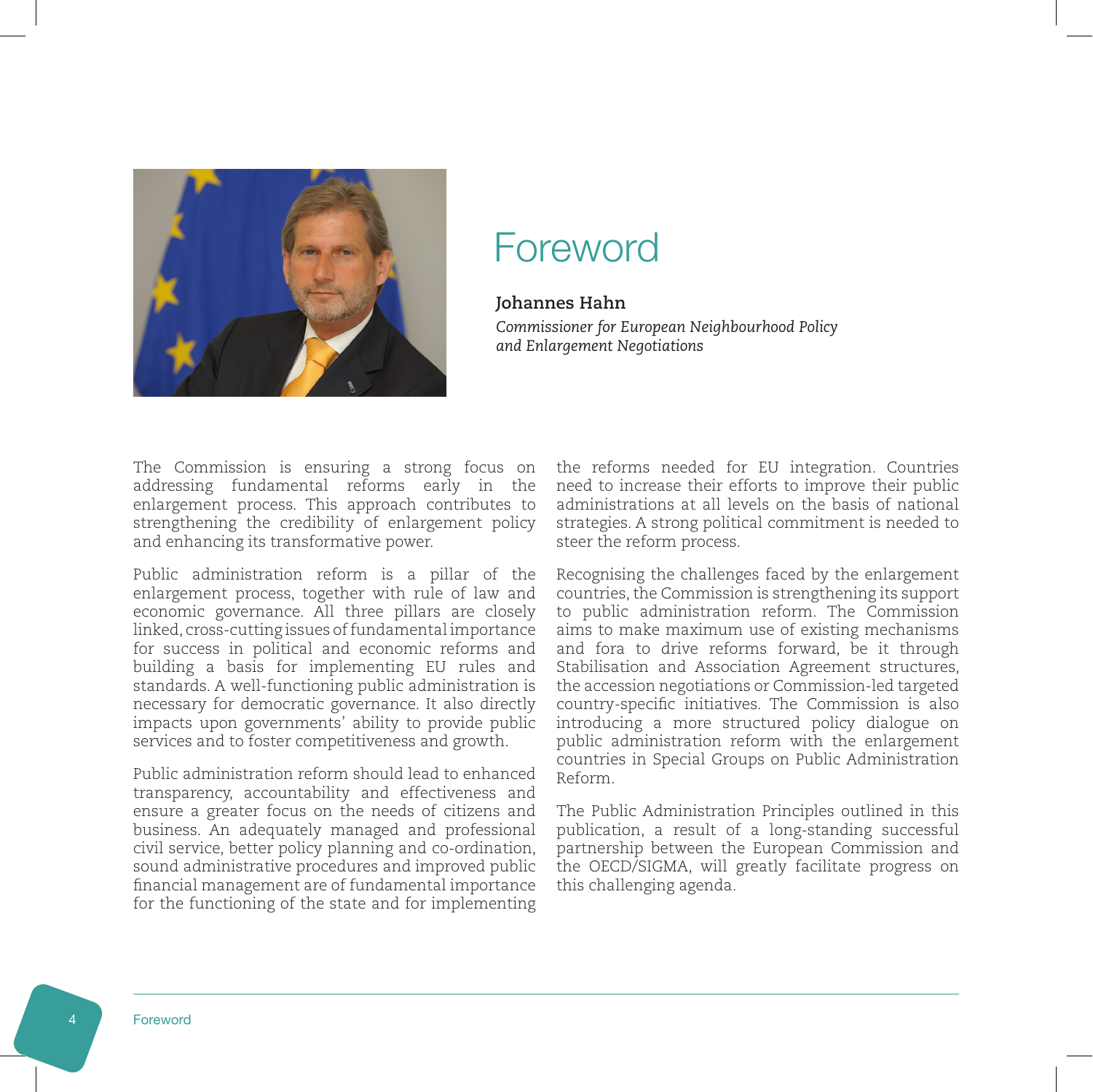# Foreword

<span id="page-3-0"></span>**Mari Kiviniemi** *Deputy Secretary-General, OECD*

Good governance and a well-functioning public administration are essential in building and sustaining trust in government, and in creating the necessary structural reforms for increased living standards in society. The relevance of good administration became particularly evident during the course of the global financial crisis. Limited resources focused national and international discussions on government performance, making it clear that good governance has a significant impact on how well the money available is turned into systemic results and outcomes.

This is a familiar challenge for the governments of countries aiming to integrate with the EU, as the accession process requires implementation of fundamental reforms within often constrained financial circumstances.

The OECD and the European Commission have united their forces for more than 20 years through the SIGMA initiative. It provides support for strengthening public administrations and implementing governance reforms in EU potential accession and neighbourhood countries.

The Principles of Public Administration are a result of that successful co-operation. They combine EU accession process dynamics with OECD governance expertise and converging decades of experience from both OECD countries and EU member states, including former accession countries. The Principles provide a detailed definition of good public administration that countries should be aiming for. For the first time, the Principles offer a monitoring framework for governments and policy makers to follow-up the application of the reforms needed over time.

Through the strong focus on implementation of reforms and collecting evidence on government performance, the Principles are not only a set of requirements but also assist in designing a public administration reform vision and serve as a reform helpmate for key decision makers.

Taken as a whole, the new, strengthened framework for public administration reform will focus better the joint efforts of governments, the European Commission and OECD in improving the performance of public administrations.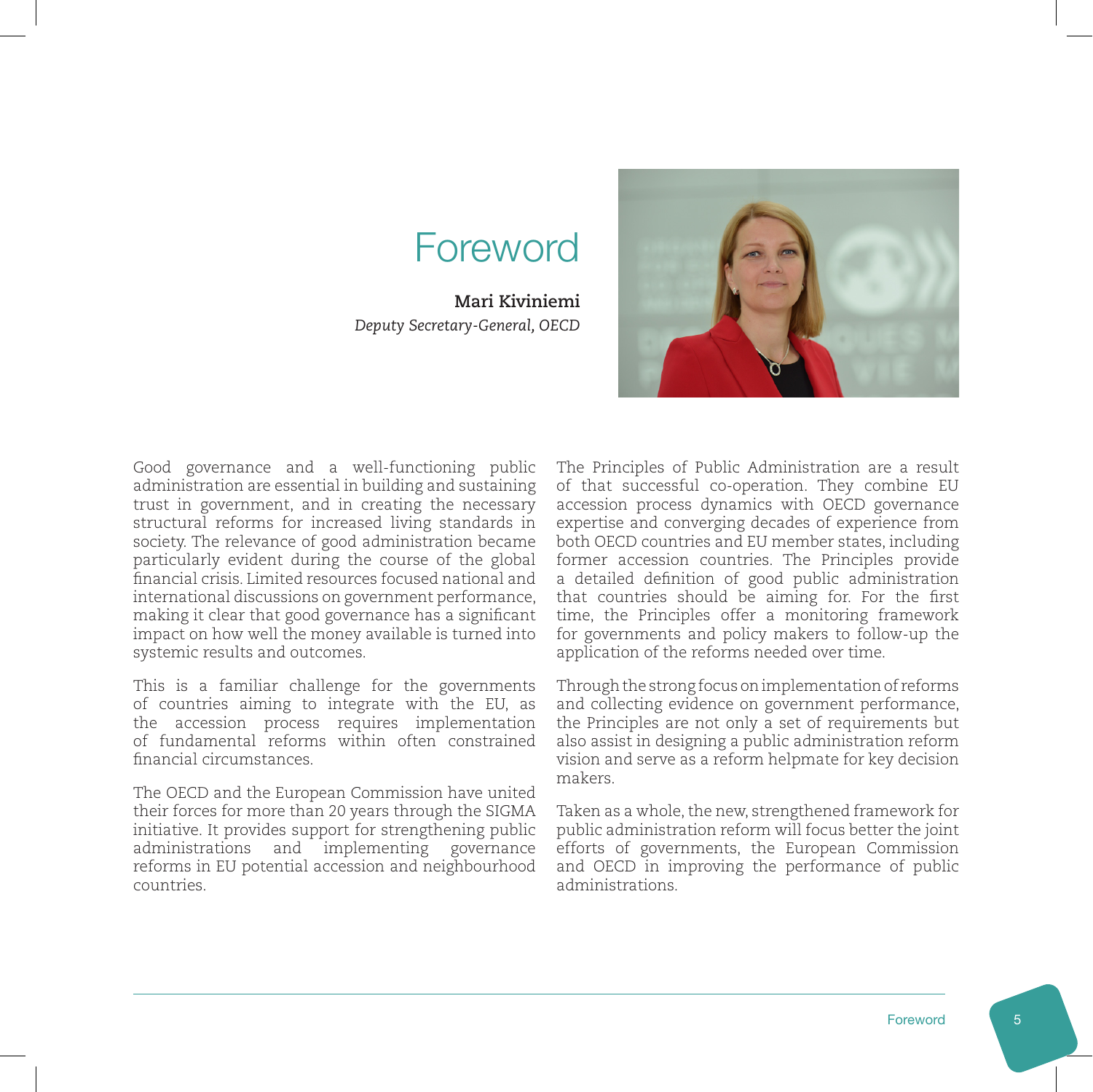### <span id="page-4-0"></span>Introduction

#### PUBLIC ADMINISTRATION REFORM IS FUNDAMENTAL IN THE EUROPEAN UNION INTEGRATION PROCESS

A well-functioning public administration is a prerequisite for transparent and effective democratic governance. As the foundation of the functioning of the state, it determines a government's ability to provide public services and foster the country's competitiveness and growth. It also plays a fundamental role in the European integration process by enabling the implementation of crucial reforms and organising efficient accession dialogue with the European Union (EU). Hence, the EU enlargement criteria recognise and emphasise the need for a country to build a national public administration with the capacity to pursue

principles of good administration and effectively transpose and implement the *acquis communautaire*.

The European Commission (EC) has strengthened its focus on public administration reform (PAR) by outlining  $\sin$  key issues of reform $^1$  and better integrating reform in the enlargement process through Special Groups on PAR and stronger links with accession negotiations.

The six key reform areas set out by the Commission form the basis of the Principles of Public Administration, as described below.

#### AIM AND FOCUS OF THE PRINCIPLES OF PUBLIC ADMINISTRATION

The Principles define what good governance entails in practice and outline the main requirements to be followed by countries during the EU integration process. The Principles also feature a monitoring framework enabling regular analysis of the progress made in applying the Principles and setting country benchmarks.

The concept of "good administration" has been progressively defined by EU countries and is included in the EU Charter of Fundamental Rights<sup>2</sup>. The notion of a "European Administrative Space" was set out by SIGMA in 19993 . It includes components such as reliability, predictability, accountability and transparency, as well as technical and managerial competence, organisational capacity, financial sustainability and citizen participation.

Although general good governance criteria are universal, these Principles are designed for countries that seek EU accession and receive EU assistance through the Instrument for Pre-accession Assistance (IPA). The *acquis* requirements, as well as other EU guidelines and instructions, are the core of the Principles in the areas where *acquis* is in place. In other areas, the Principles are derived from international standards and requirements, as well as good practices in EU Member States and/or OECD countries. As a minimum benchmark of good administration, countries should ensure compliance with these fundamental Principles.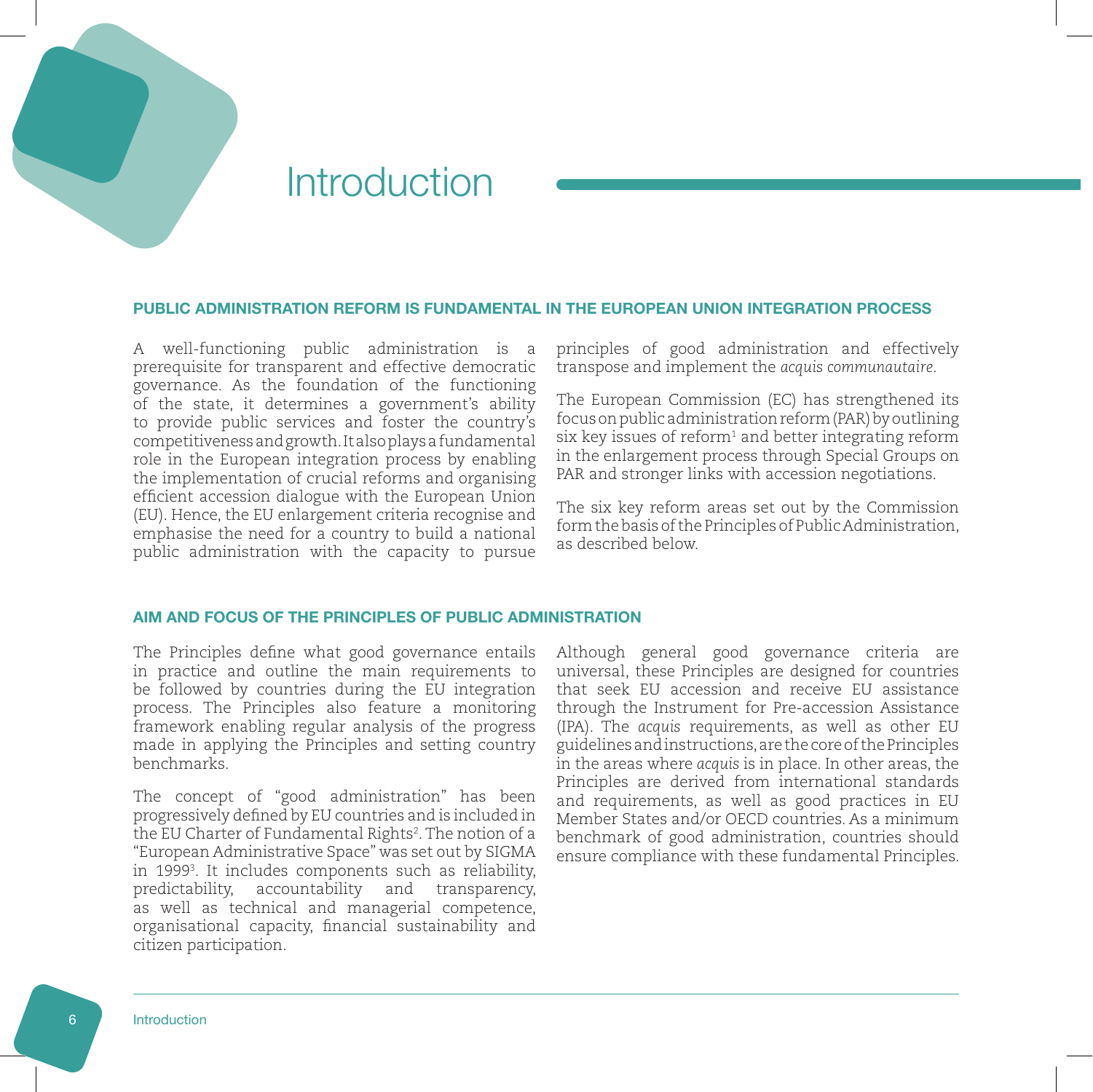In each country, the Government's attention to a given Principle may vary depending on the governance structure, the administrative culture, the key countryspecific challenges and the previous reform record. Thus, the framework enables establishment of a coherent set of requirements in all countries, while allowing a given country some flexibility in setting its PAR challenges and objectives.

The Principles cover an area of the public sector referred to as "state administration". This denomination is widely used in the countries of the Western Balkans. It indicates the two main elements of the scope: "public administration" at "state (national or central) level". The Principles also cover independent constitutional bodies, as well as the Parliament and judiciary within the scope of their scrutiny and oversight powers over the state administration.

The Principles are complemented by a monitoring framework, which makes it possible to follow the progress made over time in developing the public administration. The monitoring framework features both quantitative and qualitative indicators; it focuses on the implementation of reforms and the outcomes on the system, i.e. how the administration performs in practice. Qualitative indicators measure the maturity of relevant public administration components on a scale of 1 (the lowest result) to 5 (the highest result) $4$ . The evidence and data necessary for monitoring are collected during the OECD/SIGMA annual PAR assessment process. In addition to the indicators developed by SIGMA, the monitoring framework uses, where relevant, internationally recognised indicators (e.g. by the World Economic Forum and the World Bank).

The extent to which a given candidate country or potential candidate applies these Principles in practice is an indication of the capacity of its national public administration to implement effectively the *acquis communautaire*, in accordance with the criteria defined by the European Council in Copenhagen (1993) and Madrid (1995).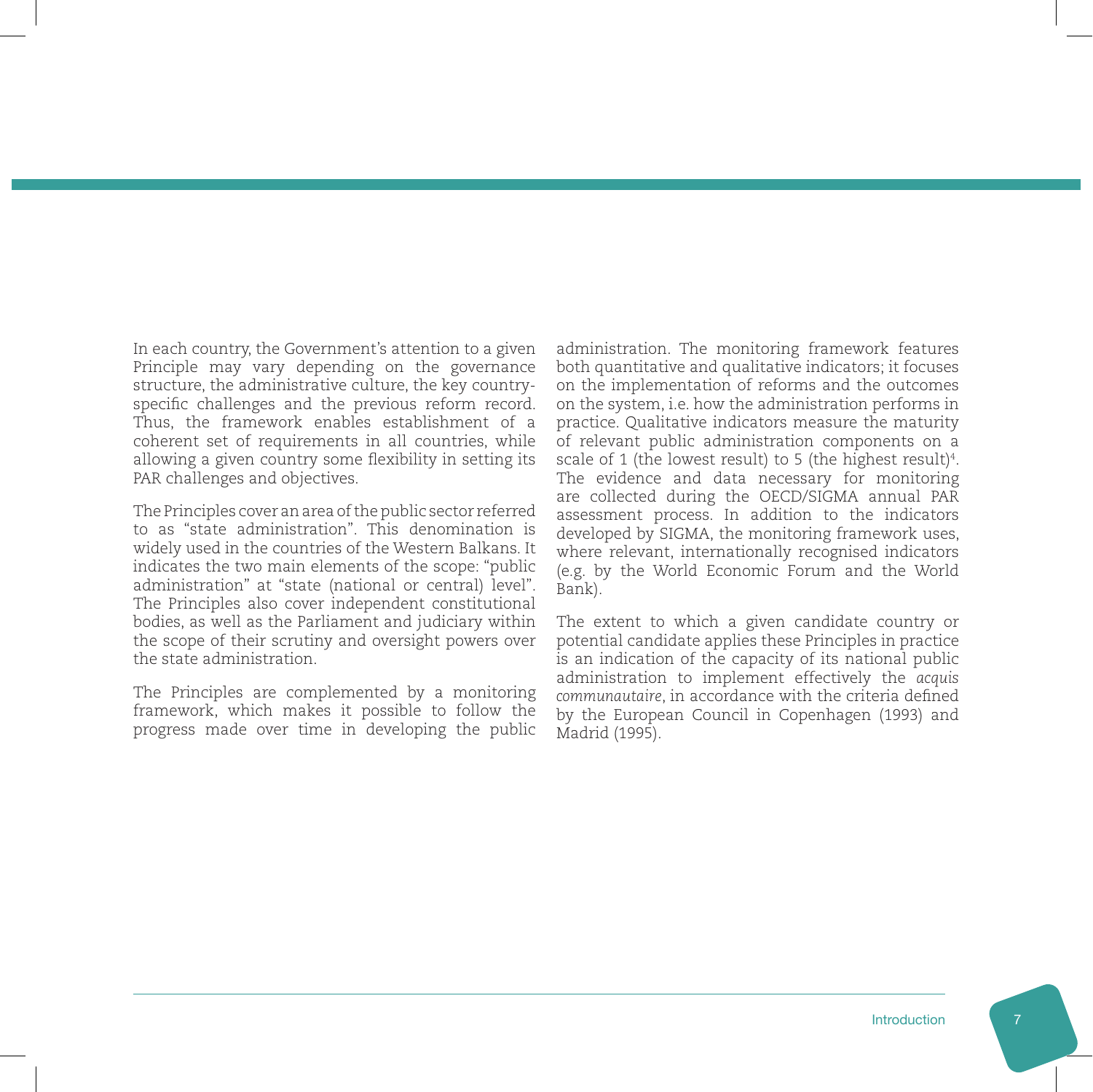

#### The Principles cover key horizontal layers of the governance system,

which determine the overall performance of the public administration:

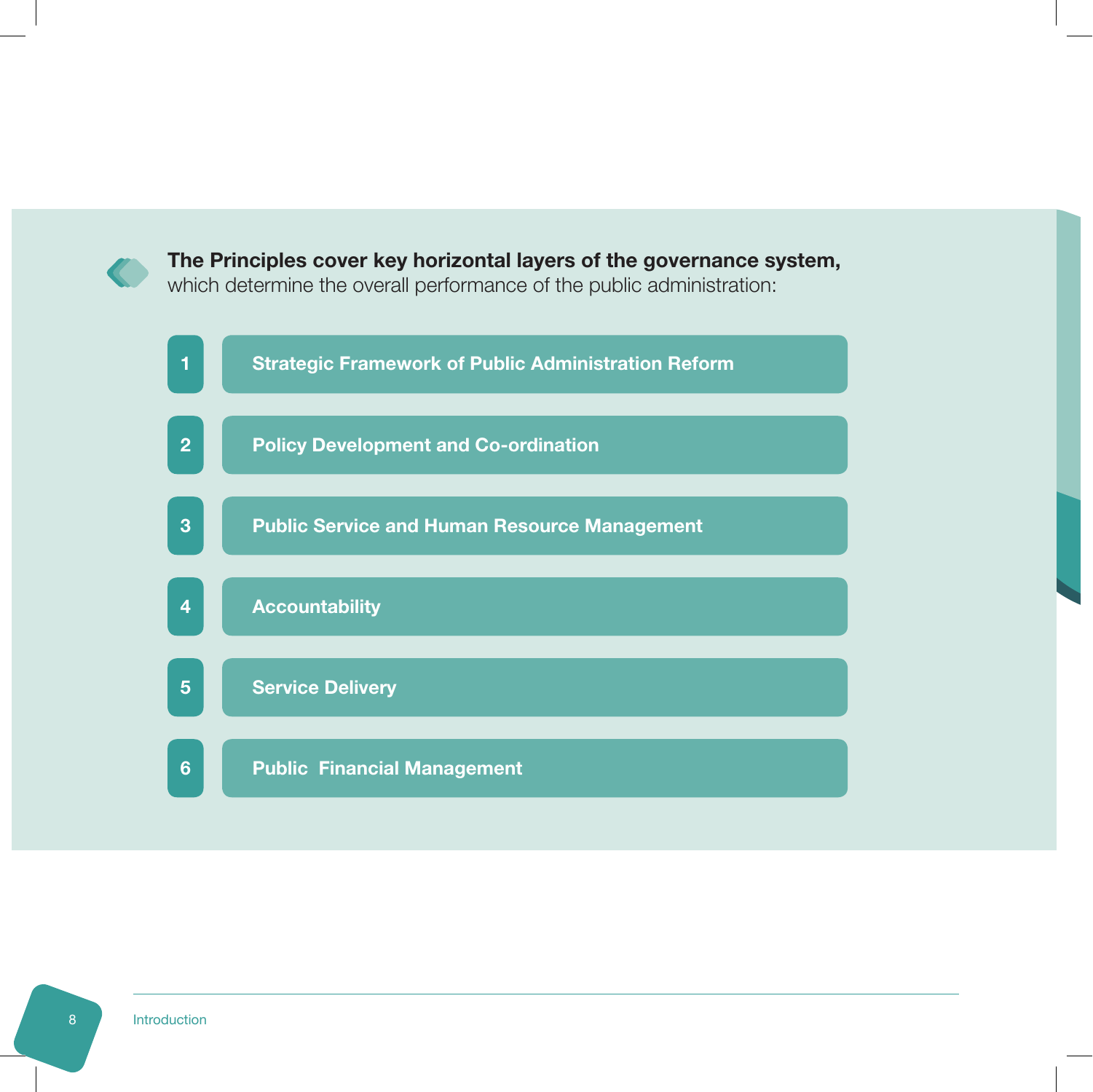Strategic Framework of Public Administration Reform

1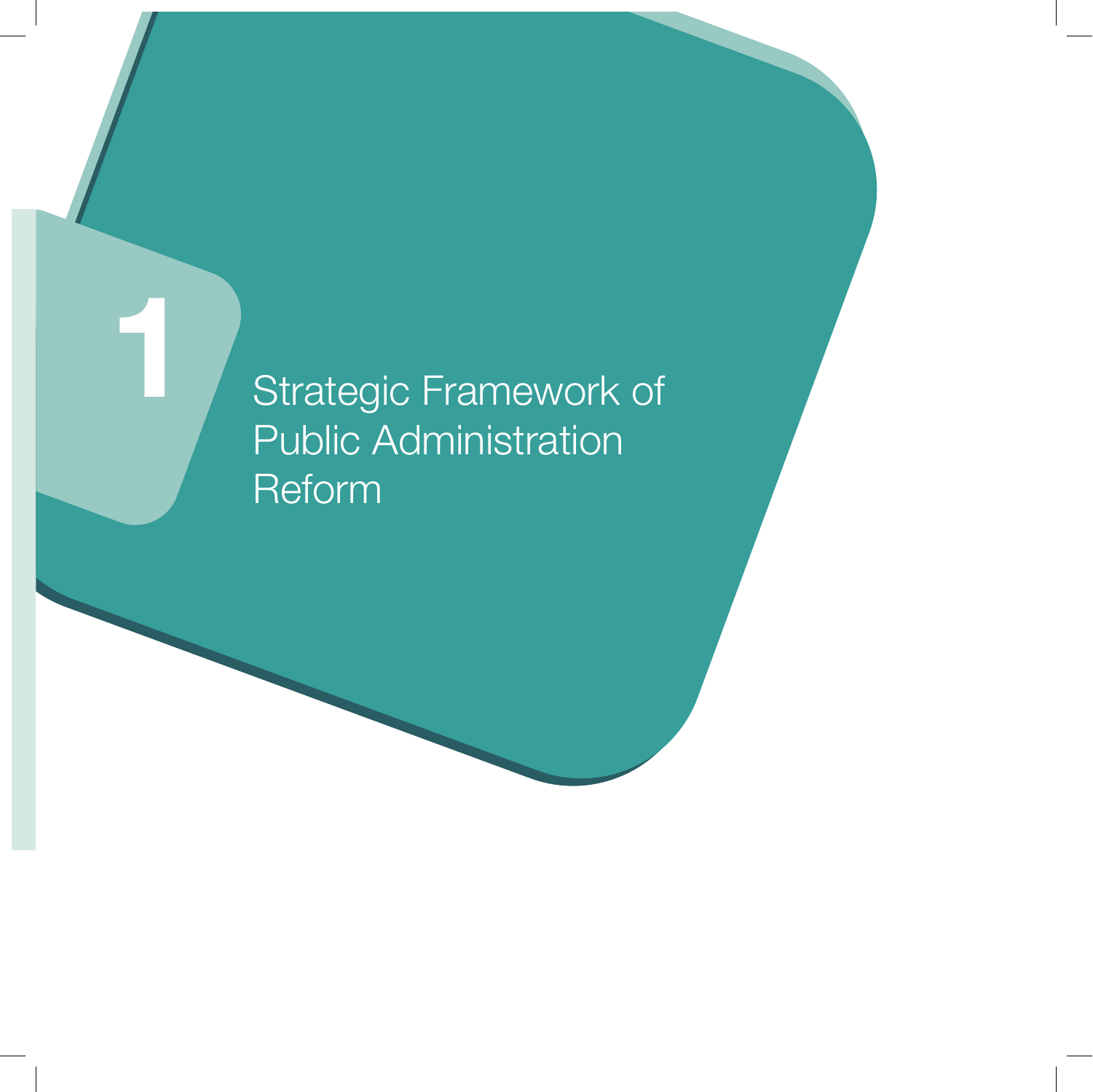<span id="page-8-0"></span>

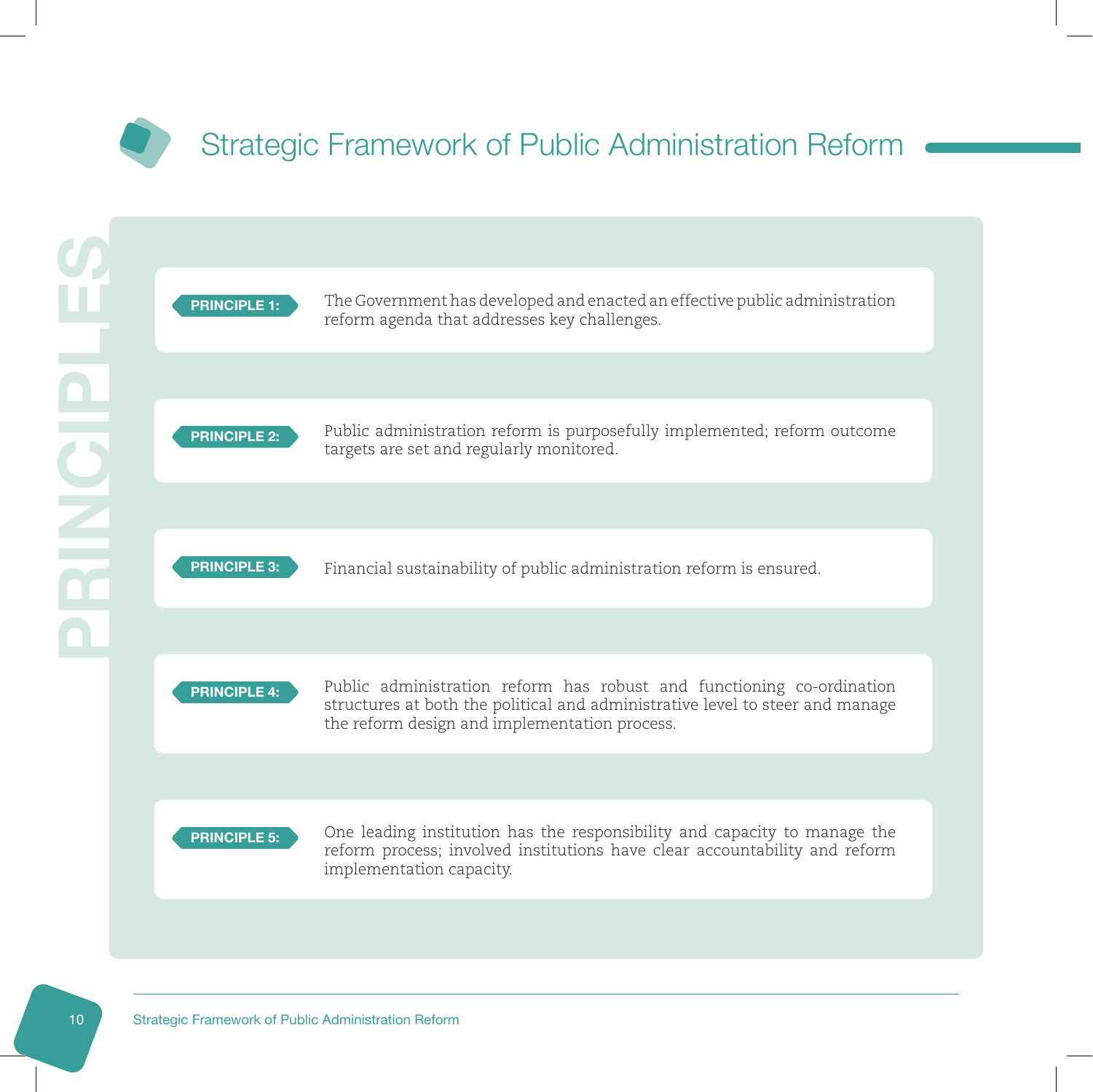

#### QUANTITATIVE INDICATORS

- Annual implementation backlog of public administration development activities and reforms.
- Share of fulfilled PAR objectives.
- Share of resourced and costed PAR measures.
- Ratio between planned PAR IPA funding in the IPA sectoral programme and national planning documents.
- Annual staff turnover in leading PAR unit.

- Extent to which the scope of PAR central planning document(s) is complete.
- Extent to which a comprehensive PAR reporting and monitoring system is in place.
- Extent to which accountability over PAR functions is established.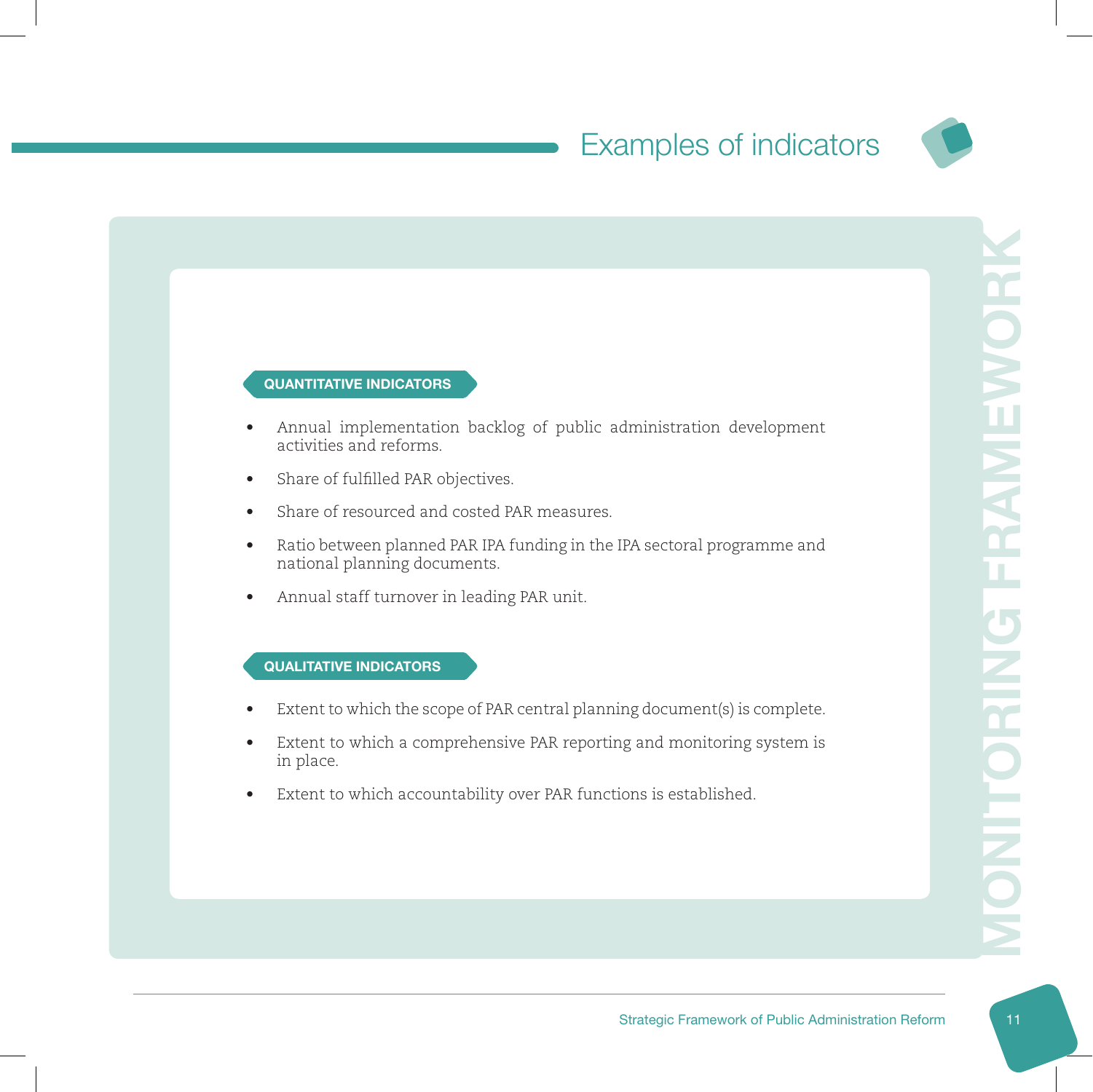# Policy Development and Co-ordination

2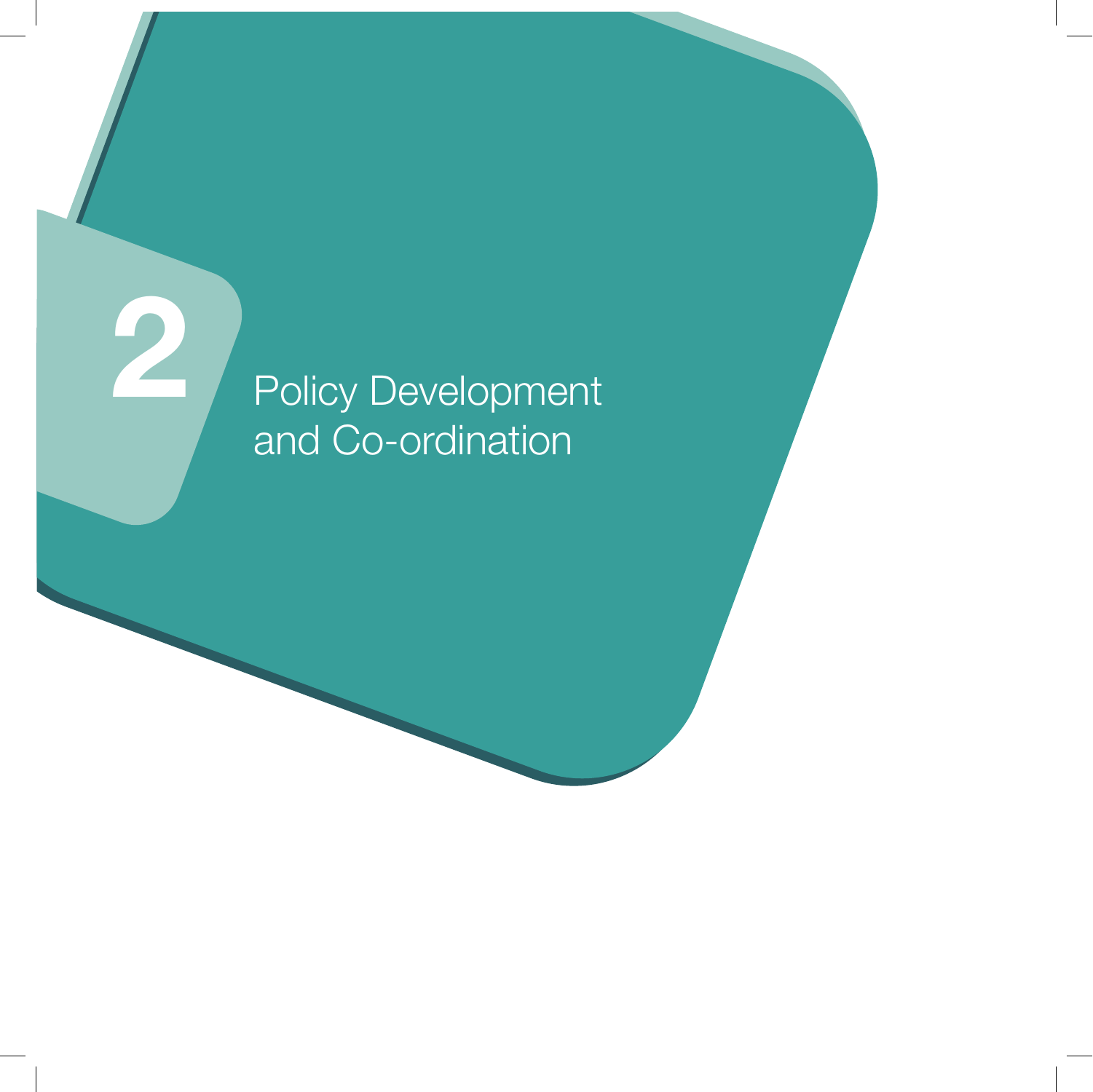<span id="page-11-0"></span>

| <b>PRINCIPLE 1:</b> | Centre of government institutions fulfil all functions critical to a well-organised,<br>consistent and competent policy making system.                                                                                                                                            |
|---------------------|-----------------------------------------------------------------------------------------------------------------------------------------------------------------------------------------------------------------------------------------------------------------------------------|
| <b>PRINCIPLE 2:</b> | Clear horizontal procedures for governing the national European integration process<br>are established and enforced under the co-ordination of the responsible body.                                                                                                              |
| <b>PRINCIPLE 3:</b> | Harmonised medium-term policy planning, with clear whole-of-government<br>objectives, exists and is aligned with the financial circumstances of the<br>Government; sector policies meet the Government objectives and are consistent<br>with the medium-term budgetary framework. |
| <b>PRINCIPLE 4:</b> | A harmonised medium-term planning system for all processes relevant to<br>European integration exists and is integrated into domestic policy planning.                                                                                                                            |
| <b>PRINCIPLE 5:</b> | Regular monitoring of the Government's performance enables public scrutiny<br>and ensures that the Government is able to achieve its objectives.                                                                                                                                  |
| <b>PRINCIPLE 6:</b> | Government decisions are prepared in a transparent manner and based on the<br>administration's professional judgement; the legal conformity of the decisions<br>is ensured                                                                                                        |
| <b>PRINCIPLE 7:</b> | The Parliament scrutinises government policy making.                                                                                                                                                                                                                              |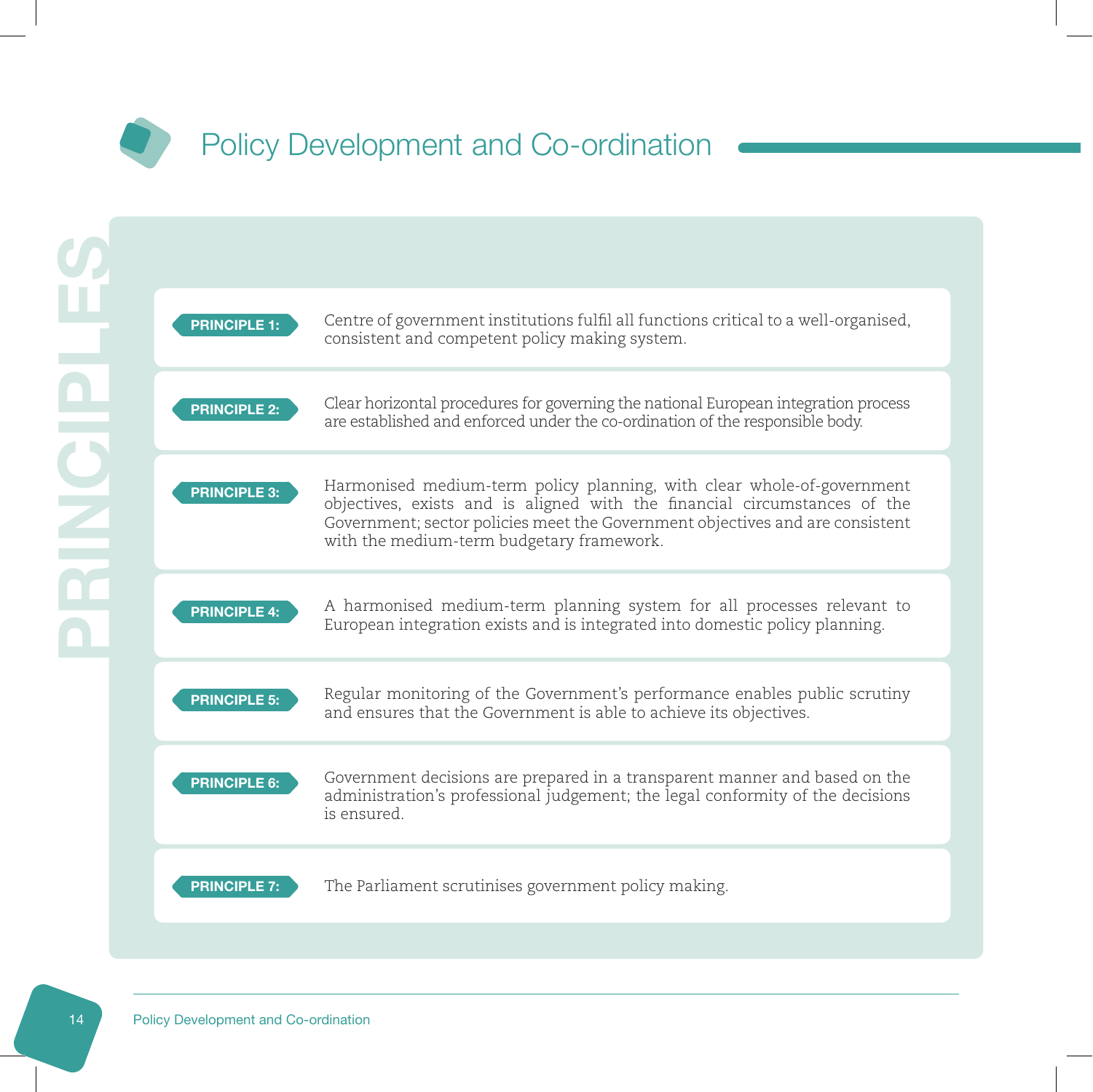| <b>PRINCIPLE 8:</b>  | The organisational structure, procedures and staff allocation of the ministries<br>ensure that developed policies and legislation are implementable and meet<br>Government objectives.   |
|----------------------|------------------------------------------------------------------------------------------------------------------------------------------------------------------------------------------|
| <b>PRINCIPLE 9:</b>  | The European integration procedures and institutional set-up form an integral part<br>of the policy development process and ensure systematic and timely transposition<br>of the acquis. |
| <b>PRINCIPLE 10:</b> | The policy making and legal drafting process is evidence-based and impact<br>assessment is regularly used across ministries.                                                             |
| <b>PRINCIPLE 11:</b> | Policies and legislation are designed in an inclusive manner that enables the<br>active participation of society and allows for co-ordinating perspectives within<br>the Government      |
| <b>PRINCIPLE 12:</b> | Legislation is consistent in structure, style, and language; legal drafting<br>requirements are applied consistently across ministries; legislation is made<br>publicly available.       |
|                      |                                                                                                                                                                                          |
|                      |                                                                                                                                                                                          |
|                      |                                                                                                                                                                                          |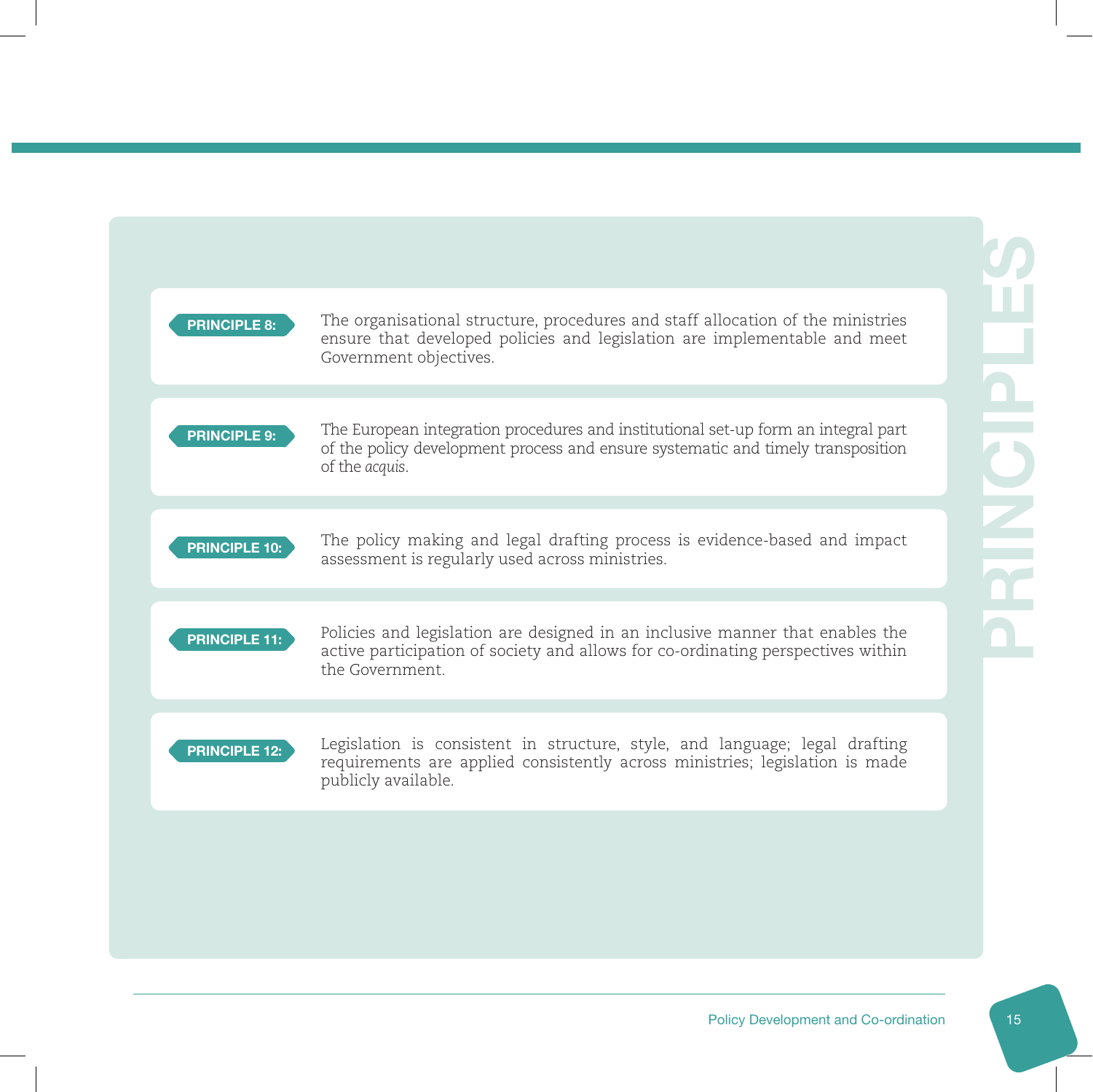

#### QUANTITATIVE INDICATORS

- Annual implementation backlog of planned commitments in the central planning document(s).
- Ratio between total funds estimated in the sectoral strategies and total funding identified for the corresponding sectors within the medium-term budgetary framework.
- Number of laws with court rulings against the Government during the year.
- Backlog of transposition (ratio of transposition against planned commitments).
- Ratio of laws initiated by the Government and approved by the Parliament no later than one year after submission.

- Proportion of critical centre of government functions that are fulfilled by the institutions.
- Completeness of financial estimates in sector strategies.
- Extent to which reporting provides information on the outcomes achieved.
- Extent to which the policy development process makes the best use of analytical tools.
- Extent to which public consultation is used in developing policies and legislation.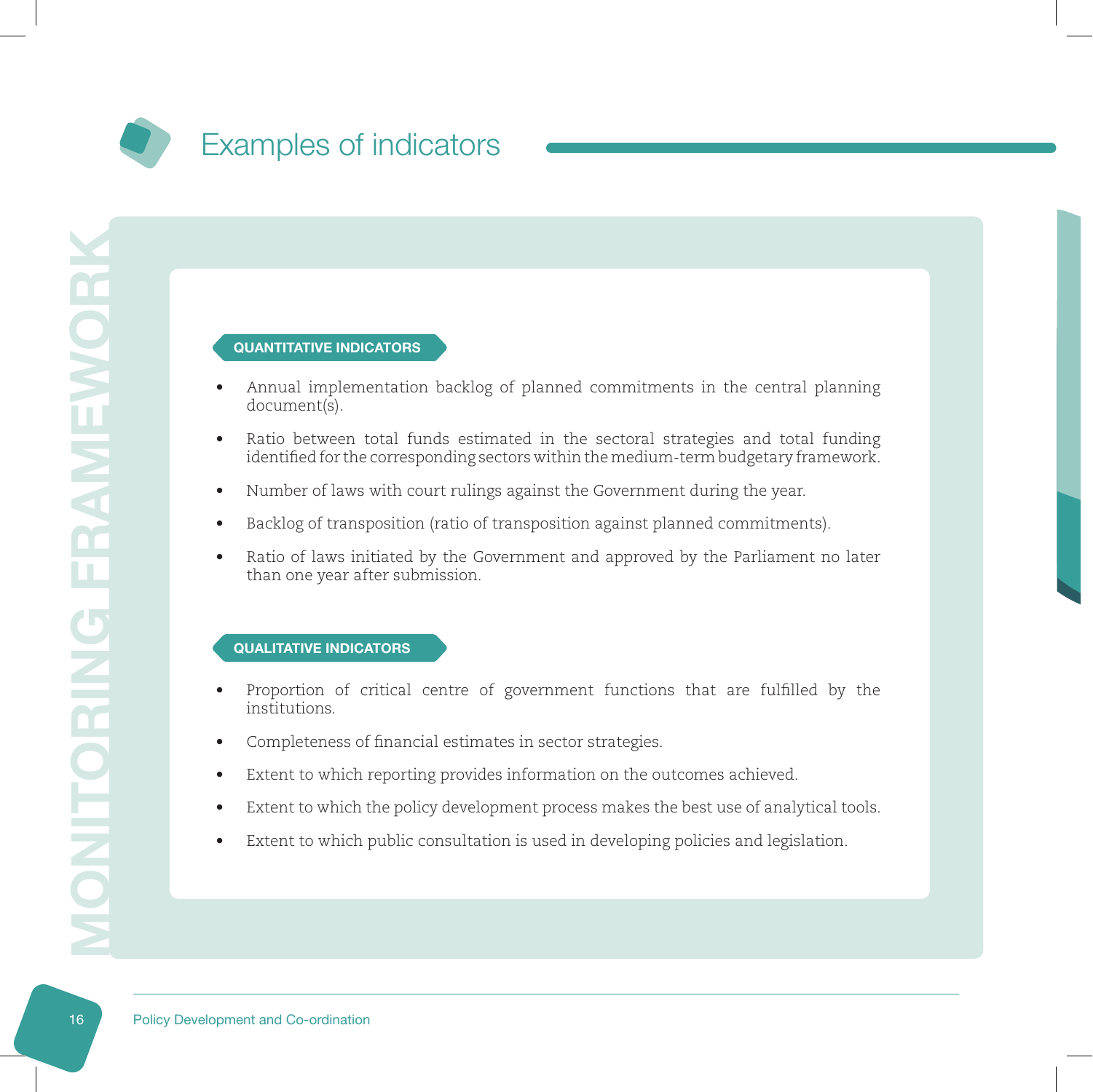Public Service and Human Resource Management

3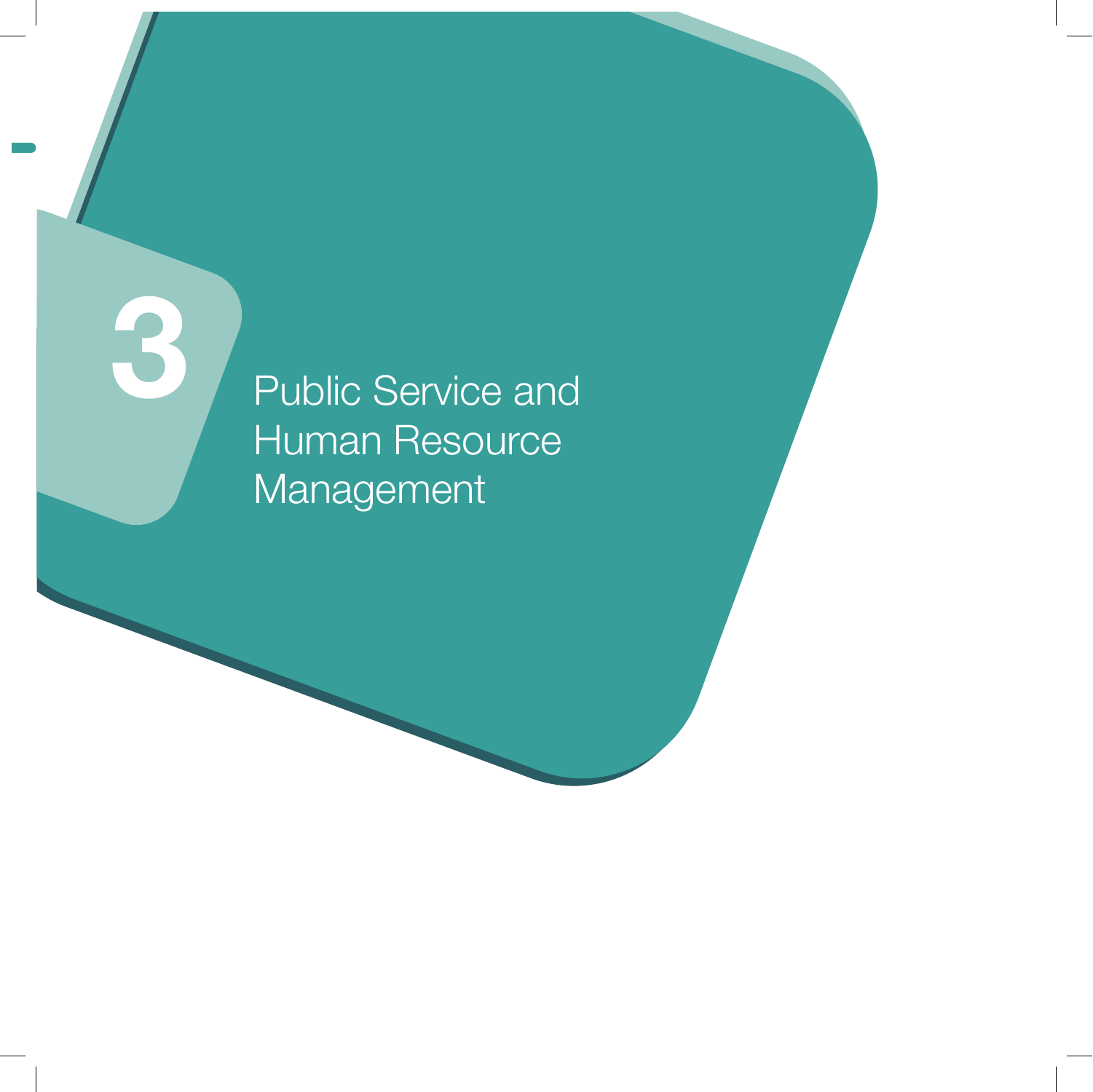<span id="page-15-0"></span>



The remuneration system of public servants is based on the job classification; **PRINCIPLE 5:** The remuneration system<br>it is fair and transparent.

PRINCIPLE 6:

The professional development of public servants is ensured; this includes regular training, fair performance appraisal, and mobility and promotion based on objective and transparent criteria and merit.



Measures for promoting integrity, and preventing corruption and ensuring **PRINCIPLE 7:** Measures for promoting integrity, and p.<br>discipline in the public service are in place.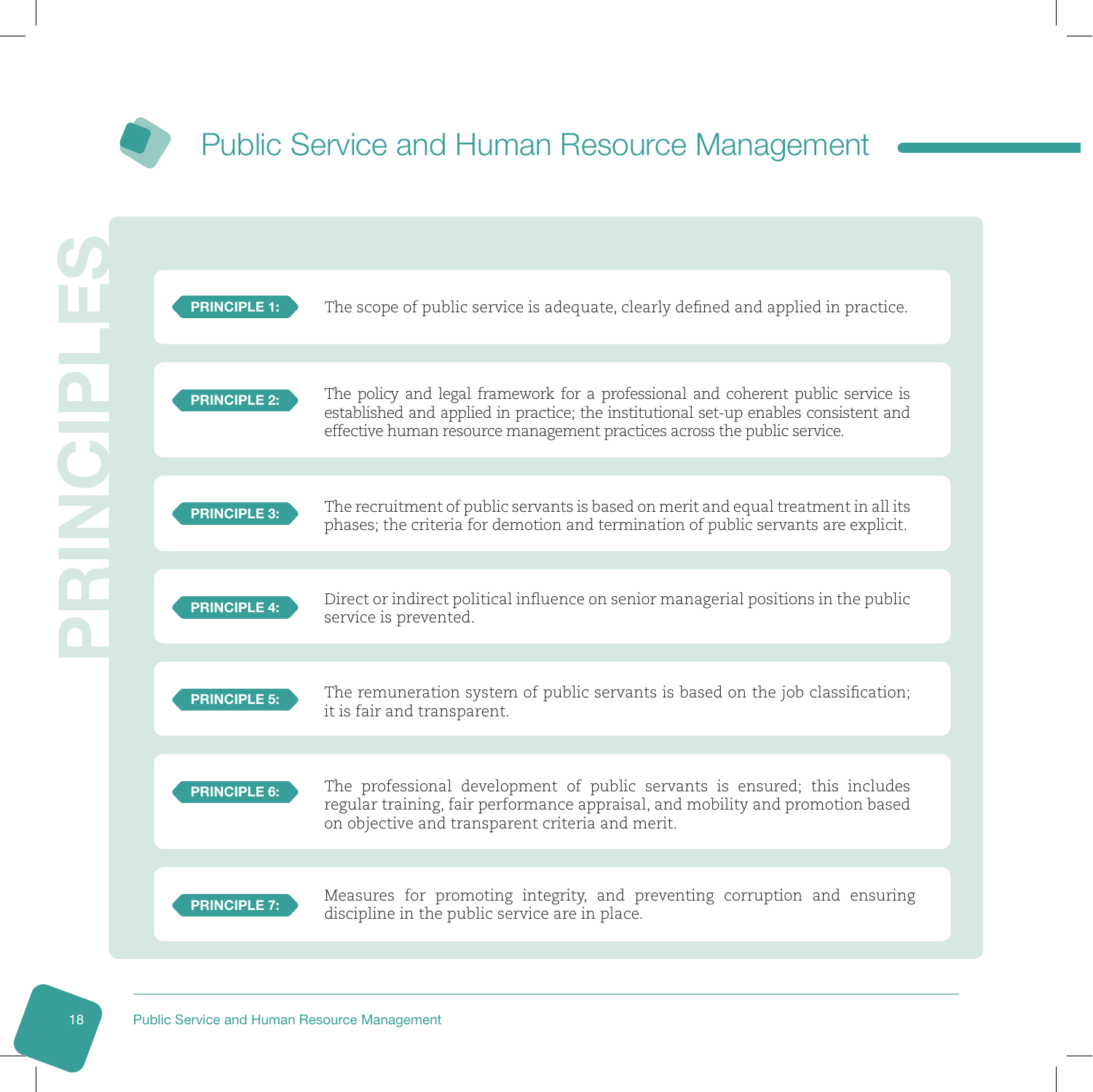

#### QUANTITATIVE INDICATORS

- Annual turnover of civil servants at the level of the central administration.
- Turnover of senior managerial civil servants at the level of the central administration within six months of a change of Government.
- Percentage of civil servants at the level of the central administration from different ethnic origins in relation to the general ethnic division in the country based on the latest census.
- Ratio of average annual compensation of central government senior public servants to compensation of tertiary-educated workers.
- Citizens' perception of the integrity and trustworthiness of the public service.

- Extent to which the scope of public service is adequate, clearly defined and applied in practice.
- Extent to which recruitment is based on the merit principle in all its phases.
- Extent to which political influence on the recruitment and dismissal of senior managerial positions in the public service is prevented.
- Extent to which the remuneration system of public servants is fair and transparent and applied in practice.
- Extent to which the integrity and anti-corruption system of the public service is in place and applied in practice.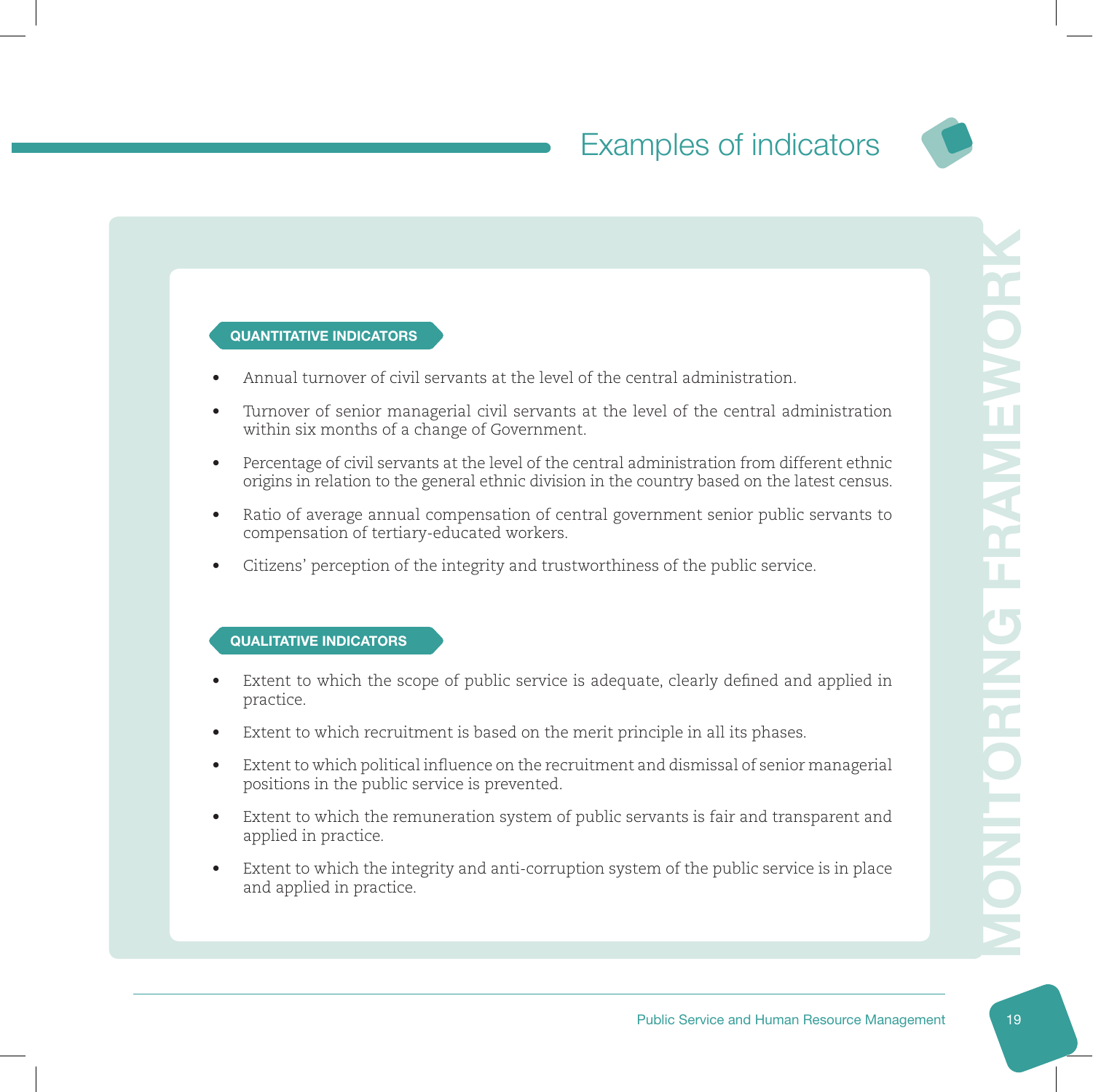# **1 Accountability**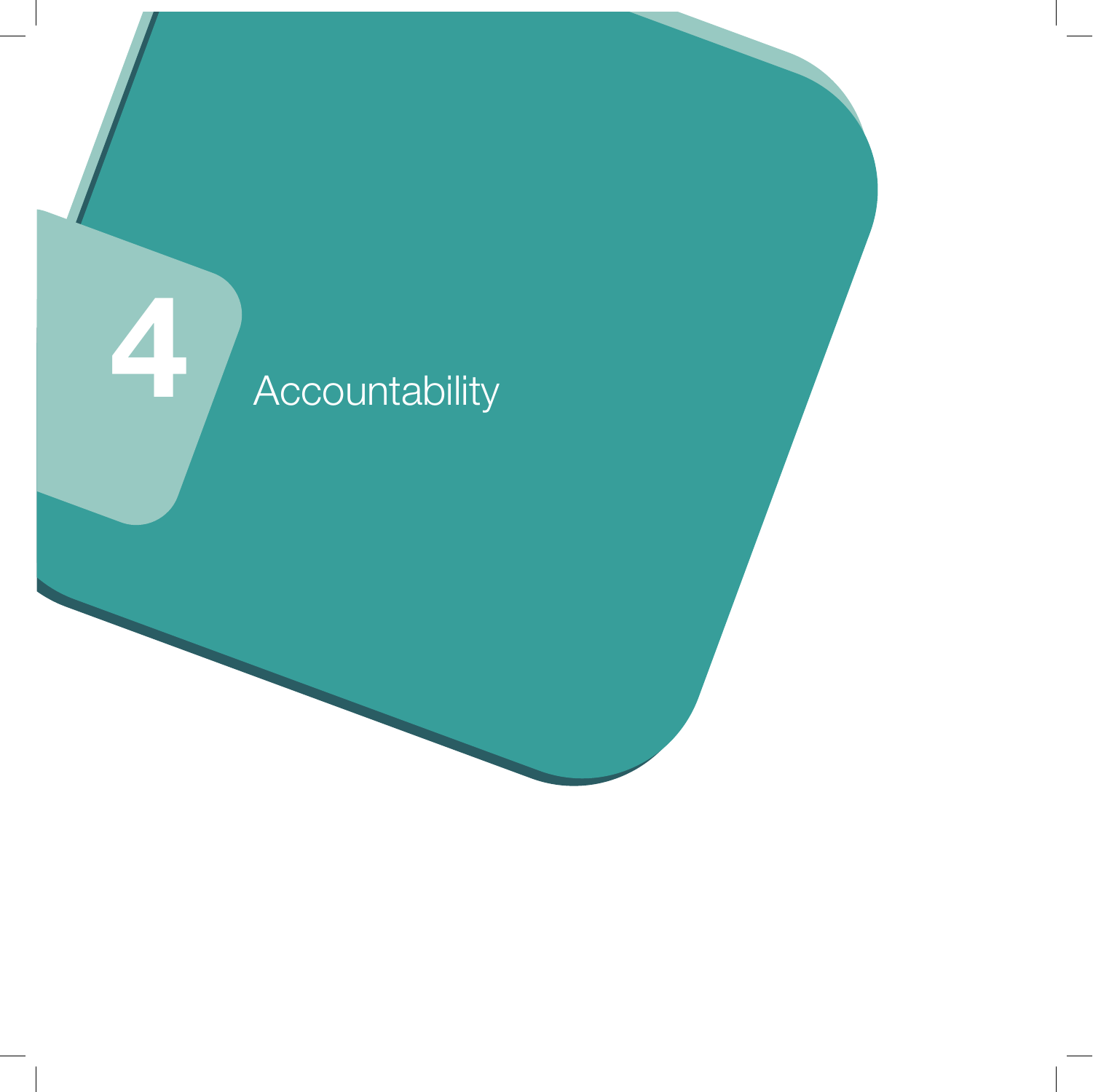<span id="page-18-0"></span>

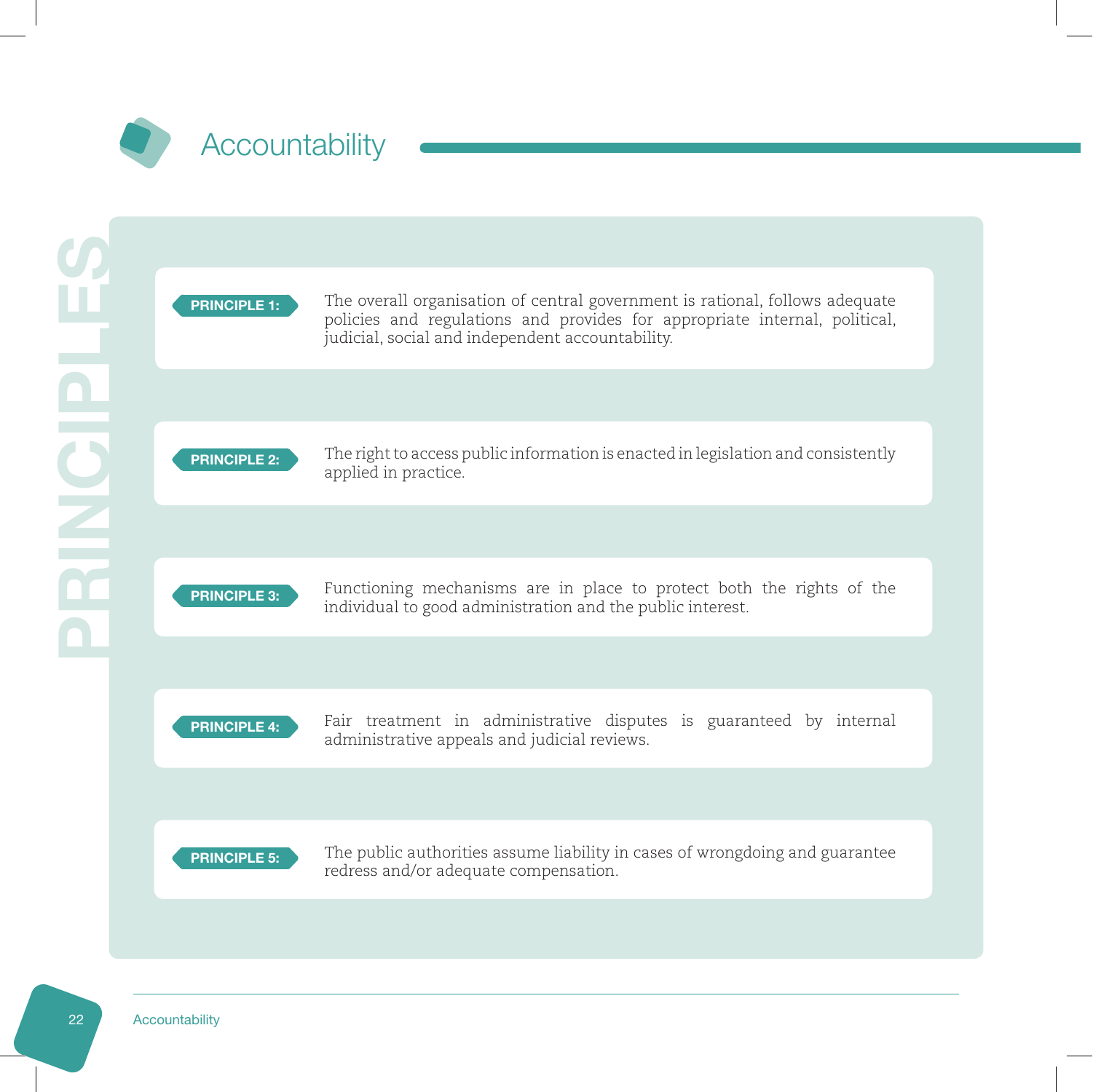

#### QUANTITATIVE INDICATORS

- Share of public information requests refused in a given year by the public authorities.
- Share of public authorities maintaining a document registry and database.
- Percentage of citizens who have trust in the Ombudsman institution(s).
- Share of oversight institutions' recommendations to state administrative bodies implemented within two years.
- Backlog of administrative cases.

- Extent to which the overall structure of ministries and other bodies subordinated to central government is rational and coherent.
- Extent to which the right to access public information is enacted in legislation and applied in practice.
- Extent to which the mechanisms to provide effective check and balances and controls over public organisations are in place.
- Extent to which public authorities assume liabilities and guarantee redress.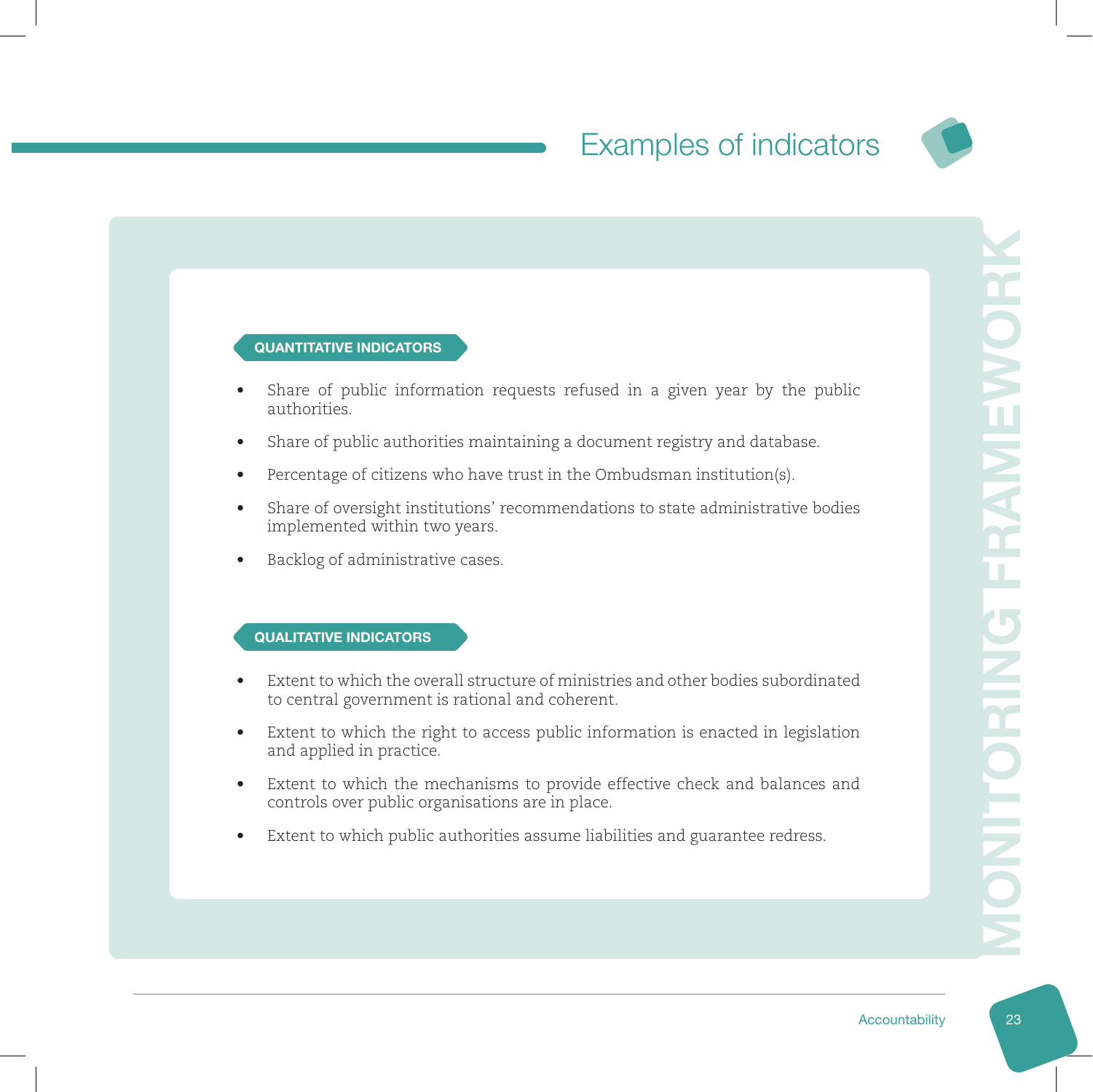# 5 Service Delivery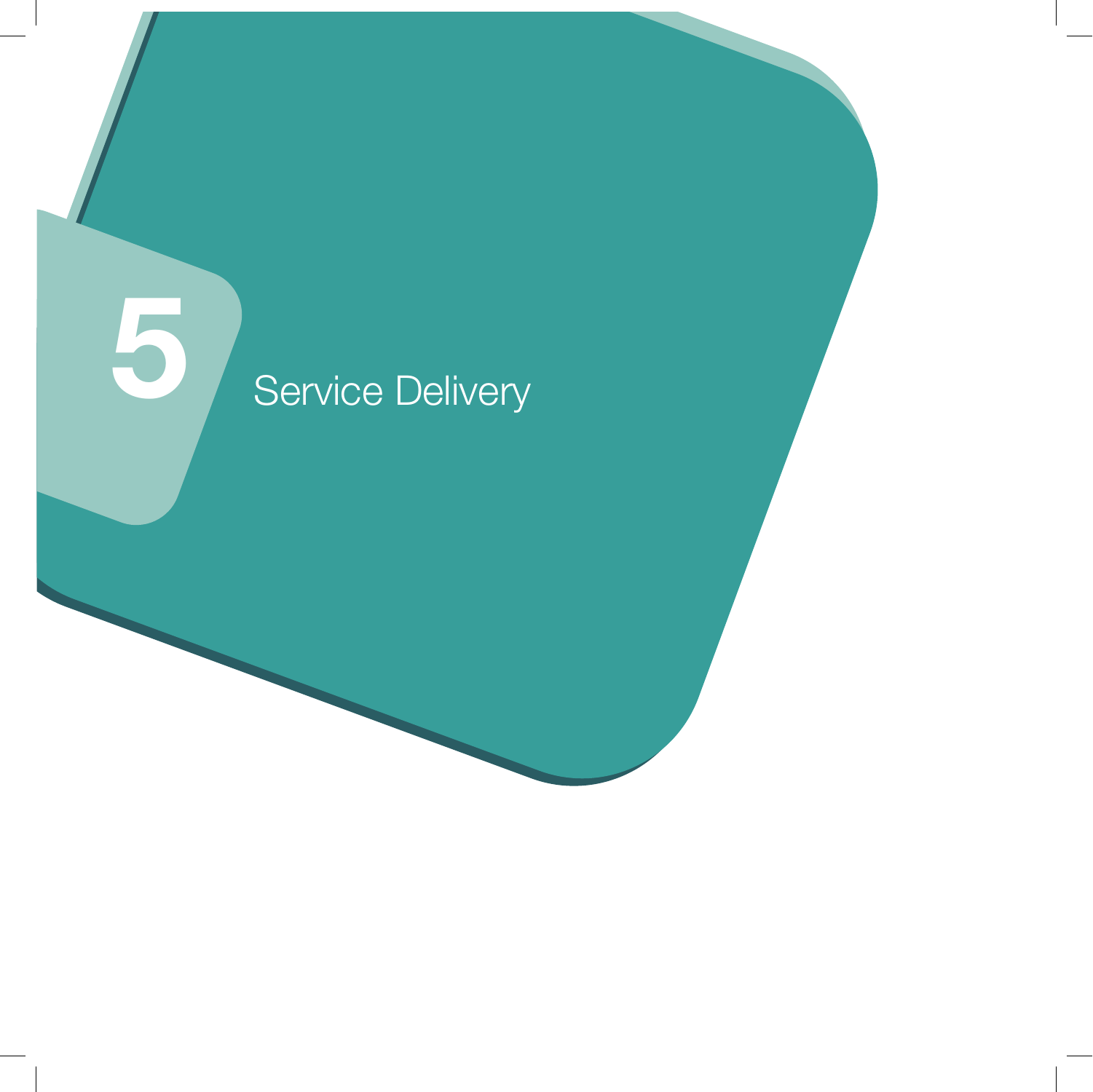<span id="page-21-0"></span>



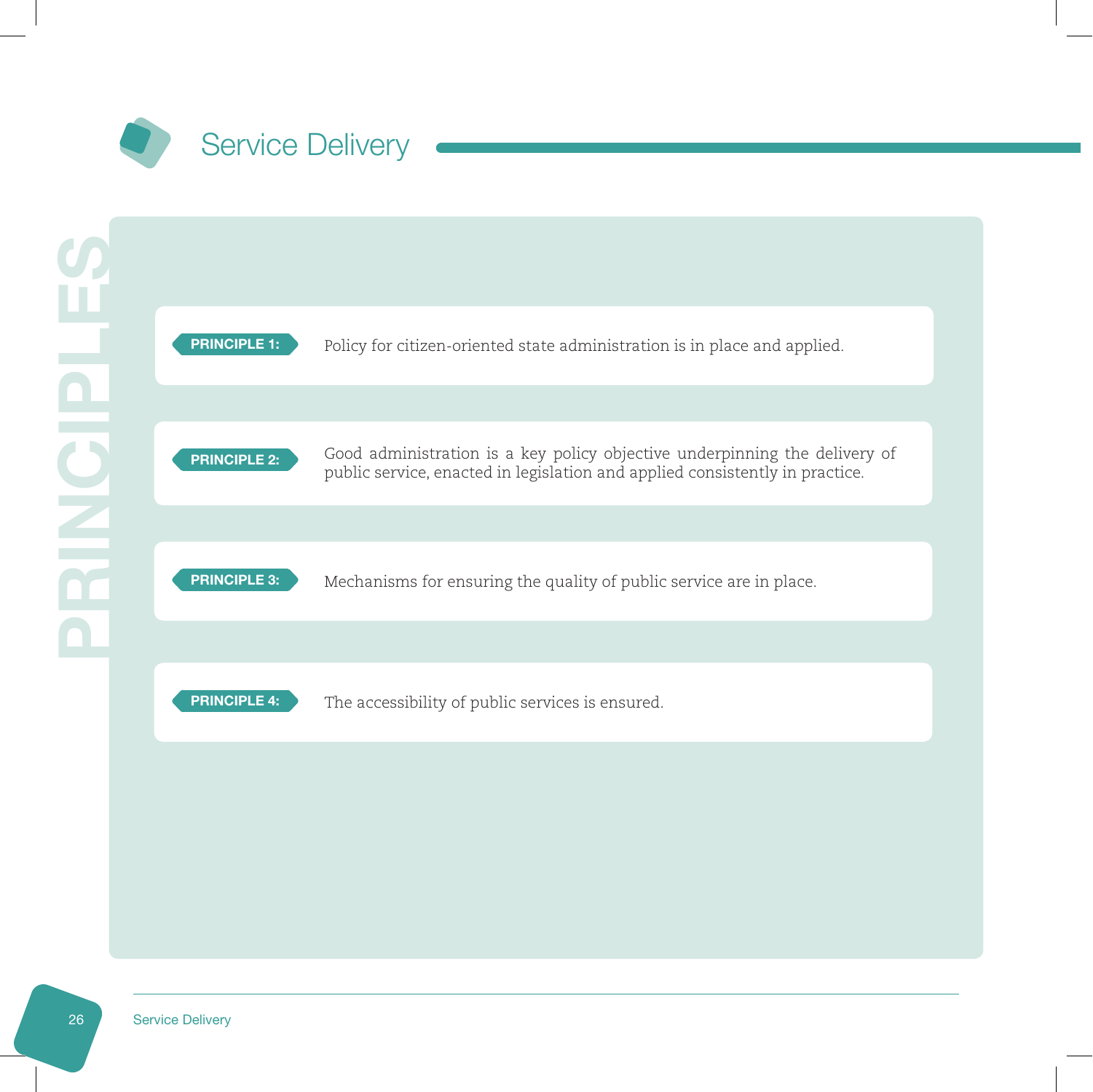

#### QUANTITATIVE INDICATORS

- Expenditure on general public services as a share of gross domestic product.
- Percentage of users satisfied with public services.
- Share of institutions where customer satisfaction surveys are conducted on a regular basis (at least every two years).
- Number of one-stop-shops that provide services for more than three different public institutions.
- Share of institutions that are wheelchair-accessible.

- Extent to which citizen-oriented policy for service delivery is in place and applied.
- Extent to which policy and administrative preconditions for e-service delivery are applied.
- Extent to which the legal framework for good administration is in place and consistently applied.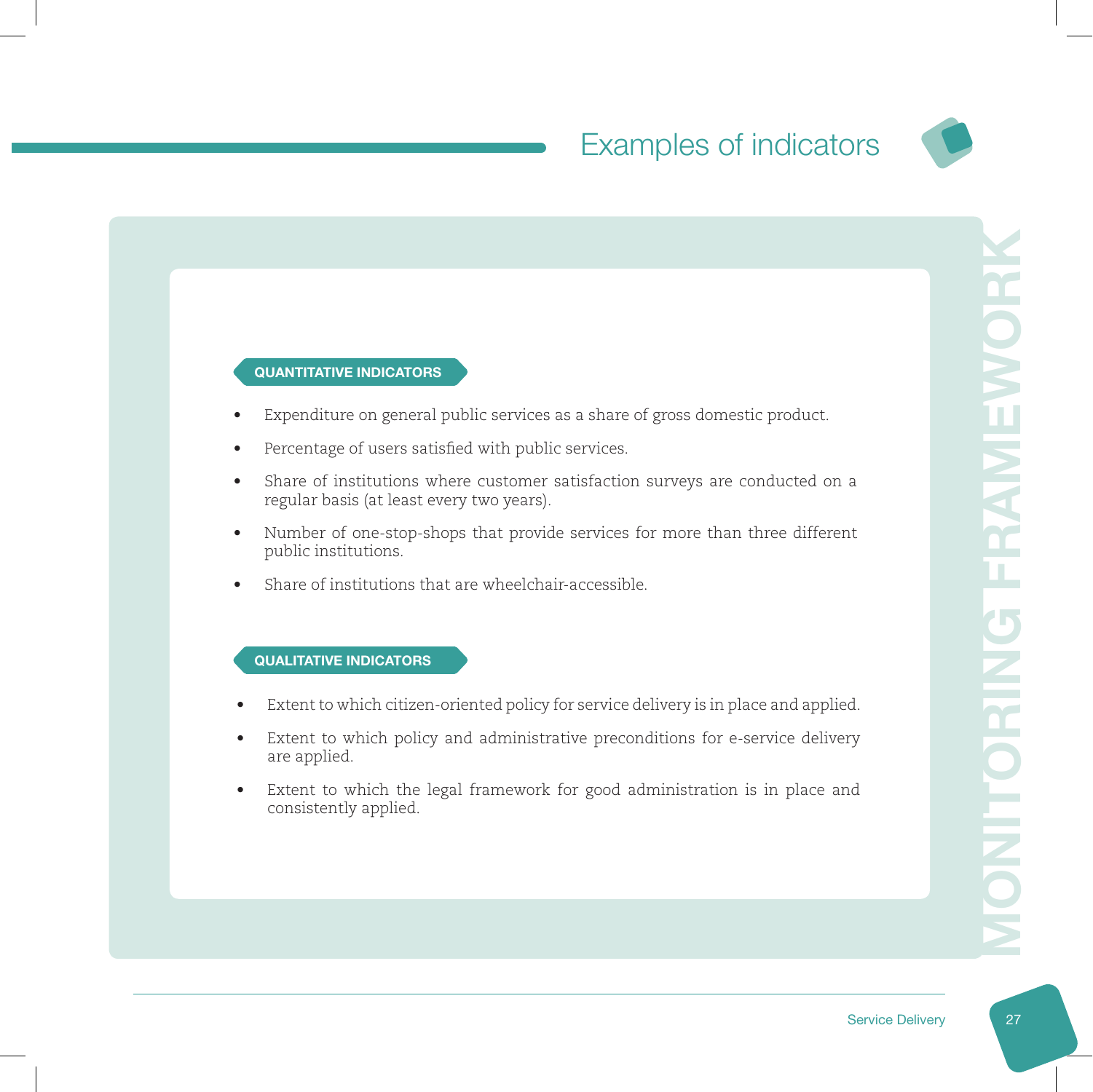# Public Financial Management

6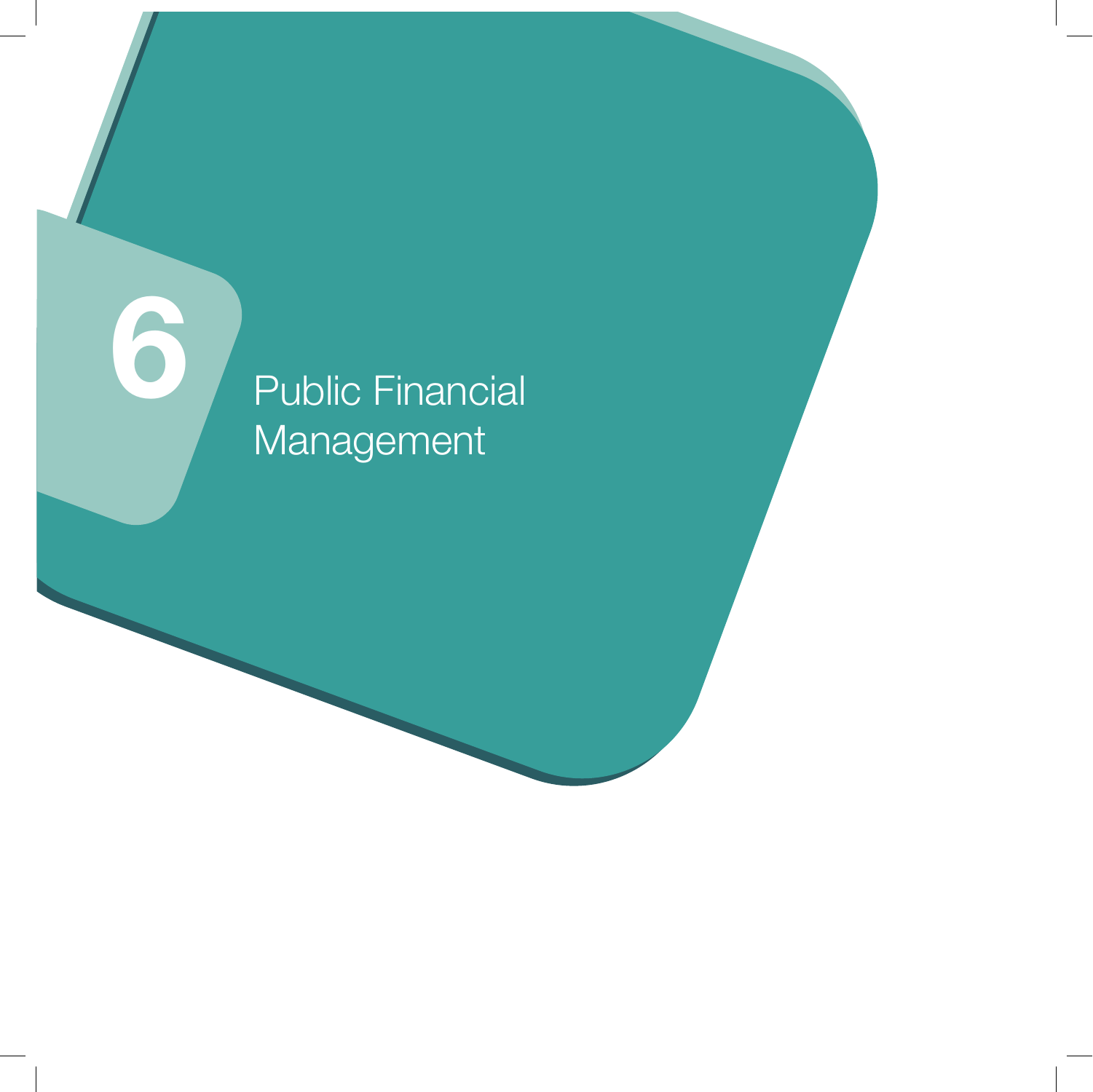<span id="page-24-0"></span>

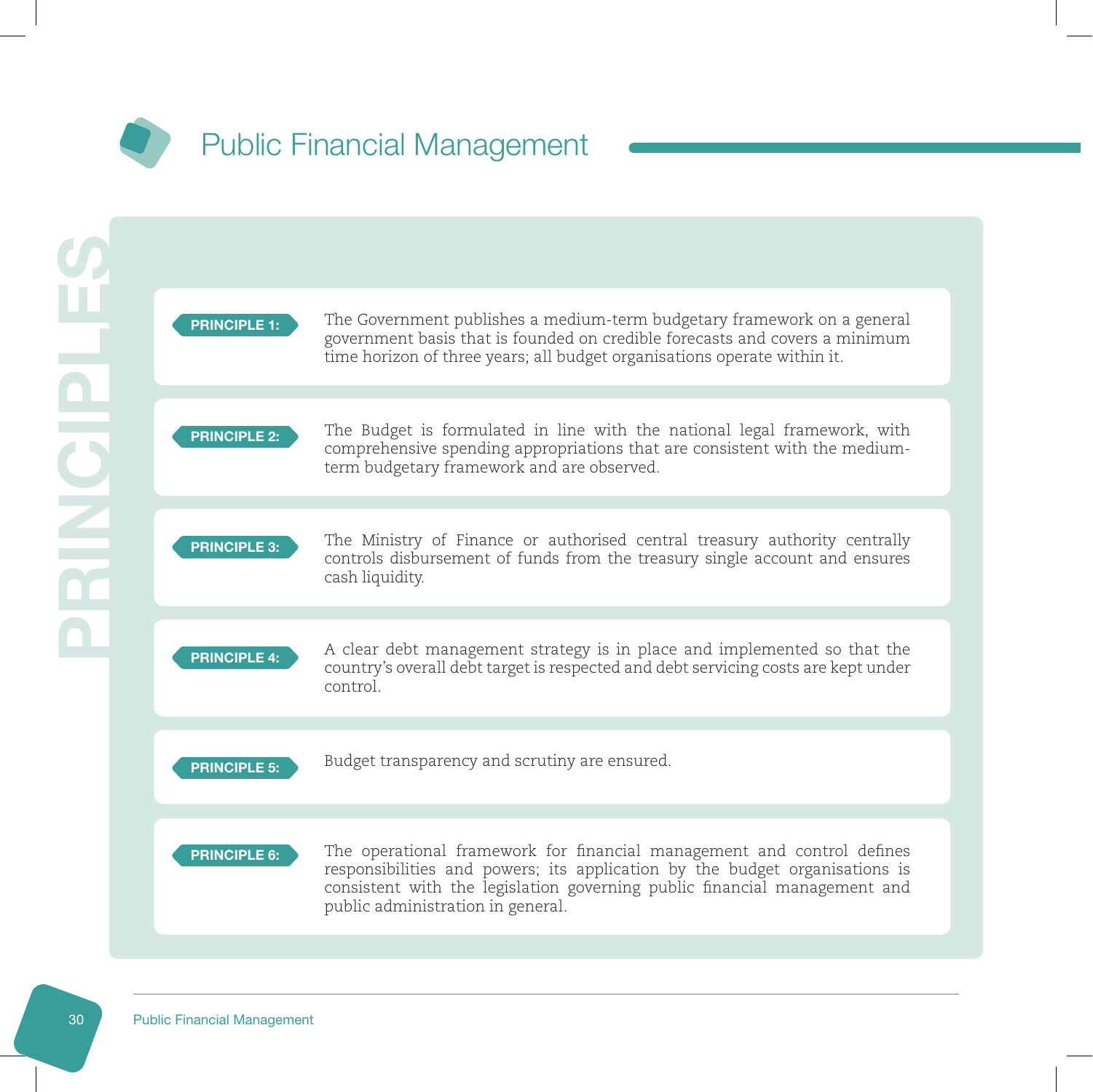| <b>PRINCIPLE 7:</b>  | Each public organisation implements financial management and control in line with<br>the overall financial management and control policy documents.                                                                                                                    |
|----------------------|------------------------------------------------------------------------------------------------------------------------------------------------------------------------------------------------------------------------------------------------------------------------|
|                      |                                                                                                                                                                                                                                                                        |
| <b>PRINCIPLE 8:</b>  | The operational framework for internal audit reflects international standards<br>and its application by the budget organisations is consistent with the legislation<br>governing public administration and public financial management in general.                     |
|                      |                                                                                                                                                                                                                                                                        |
| <b>PRINCIPLE 9:</b>  | Each public organisation implements internal audit in line with the overall<br>internal audit policy documents, as appropriate for the organisation.                                                                                                                   |
|                      |                                                                                                                                                                                                                                                                        |
| <b>PRINCIPLE 10:</b> | Public procurement regulations (including public-private partnerships and<br>concessions) are aligned with the acquis, include additional areas not covered by<br>the acquis, are harmonised with corresponding regulations in other fields, and<br>are duly enforced. |
|                      |                                                                                                                                                                                                                                                                        |
| <b>PRINCIPLE 11:</b> | There is central institutional and administrative capacity to develop, implement<br>and monitor procurement policy effectively and efficiently.                                                                                                                        |
|                      |                                                                                                                                                                                                                                                                        |
| <b>PRINCIPLE 12:</b> | The remedies system is aligned with acquis standards of independence, probity<br>and transparency and provides for rapid and competent handling of complaints<br>and sanctions.                                                                                        |
|                      |                                                                                                                                                                                                                                                                        |
|                      |                                                                                                                                                                                                                                                                        |
|                      | <b>Public Financial Management</b>                                                                                                                                                                                                                                     |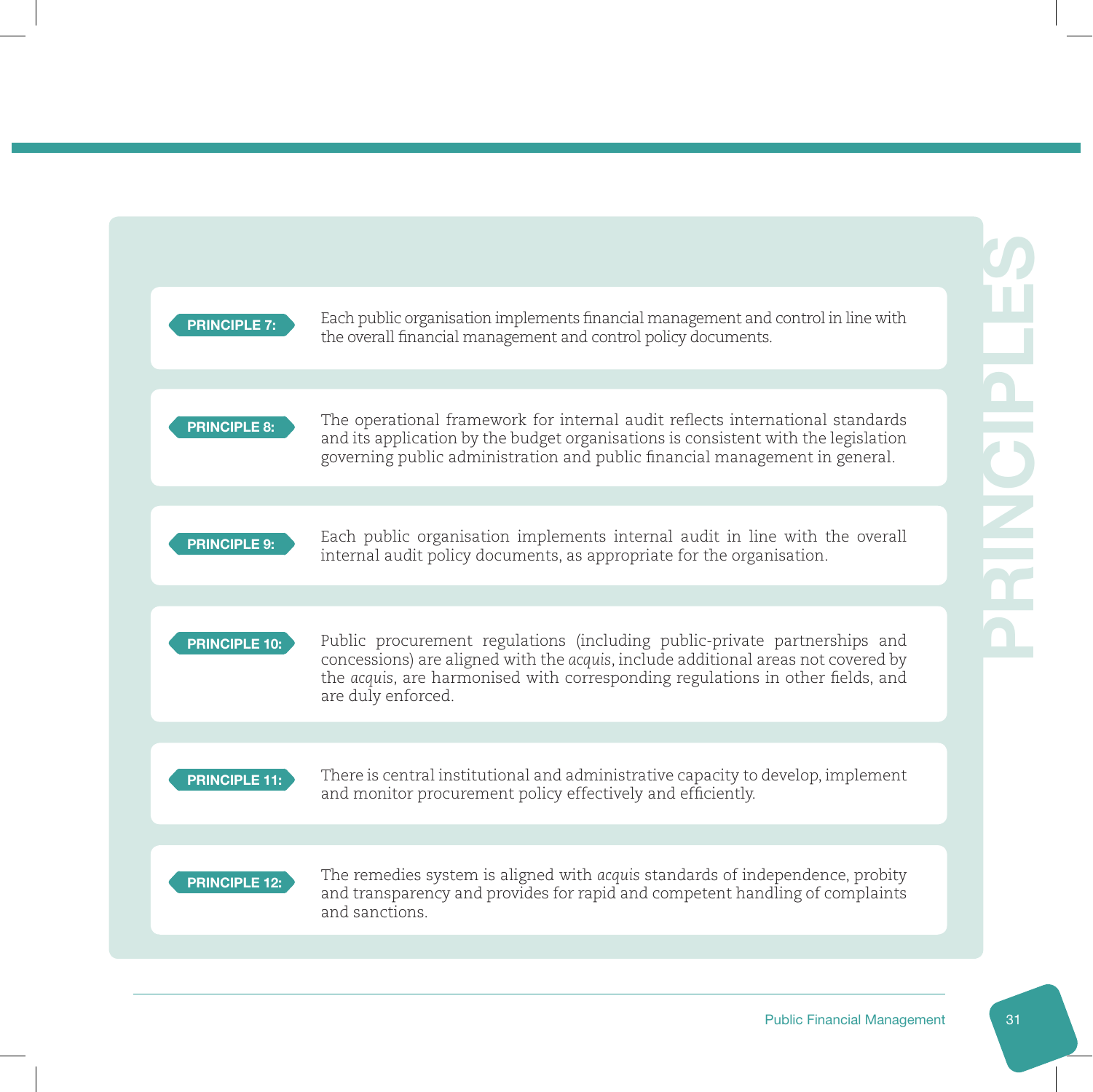



Public procurement operations comply with basic principles of equal treatment, non-discrimination, proportionality and transparency, while ensuring the most efficient use of public funds and making the best use of modern procurement techniques and methods.

PRINCIPLE 14:

Contracting authorities and entities have the appropriate capacities and practical guidelines and tools to ensure professional management of the full procurement cycle.



The independence, mandate and organisation of the Supreme Audit Institution are established and protected by the constitutional and legal framework and are respected in practice.

#### PRINCIPLE 16:

The Supreme Audit Institution applies standards neutrally and objectively to ensure high-quality audits that positively impact on the functioning of the public sector.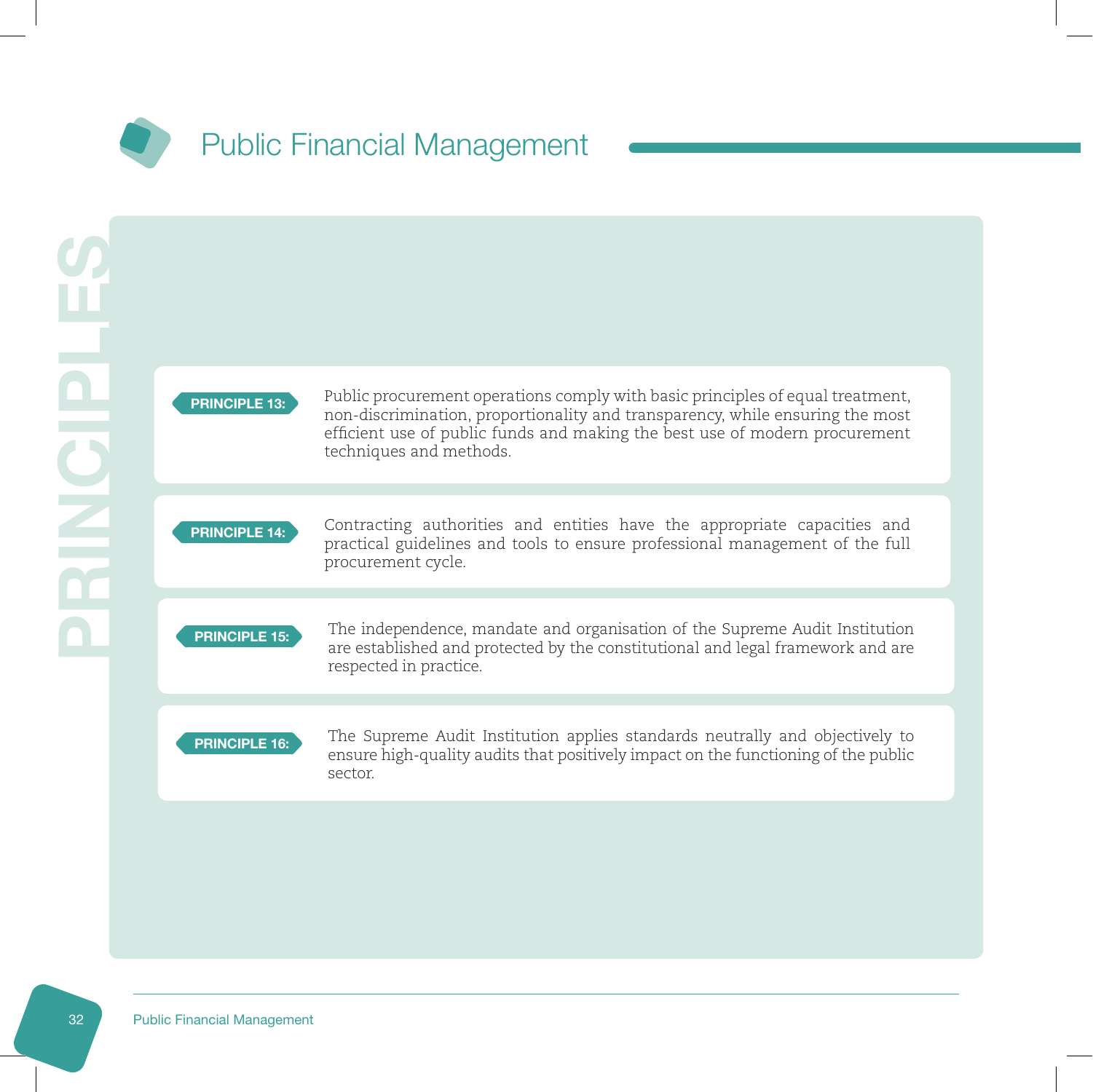

#### QUANTITATIVE INDICATORS

- General government budget balance.
- Public sector debt servicing cost.
- Number of complaints in relation to the number of tender notices published.
- Share of contracts awarded by competitive procedures.
- Share of State Audit Institutions' audit recommendations accepted and implemented by auditees.

- Fiscal rule strength index.
- Extent to which the annual financial report includes full information and is made available in time to the Parliament.
- Quality of internal audit reports.
- Extent to which public procurement legislation is complete and enforced.
- Extent to which the State Audit Institutions use the standards to ensure quality audit work.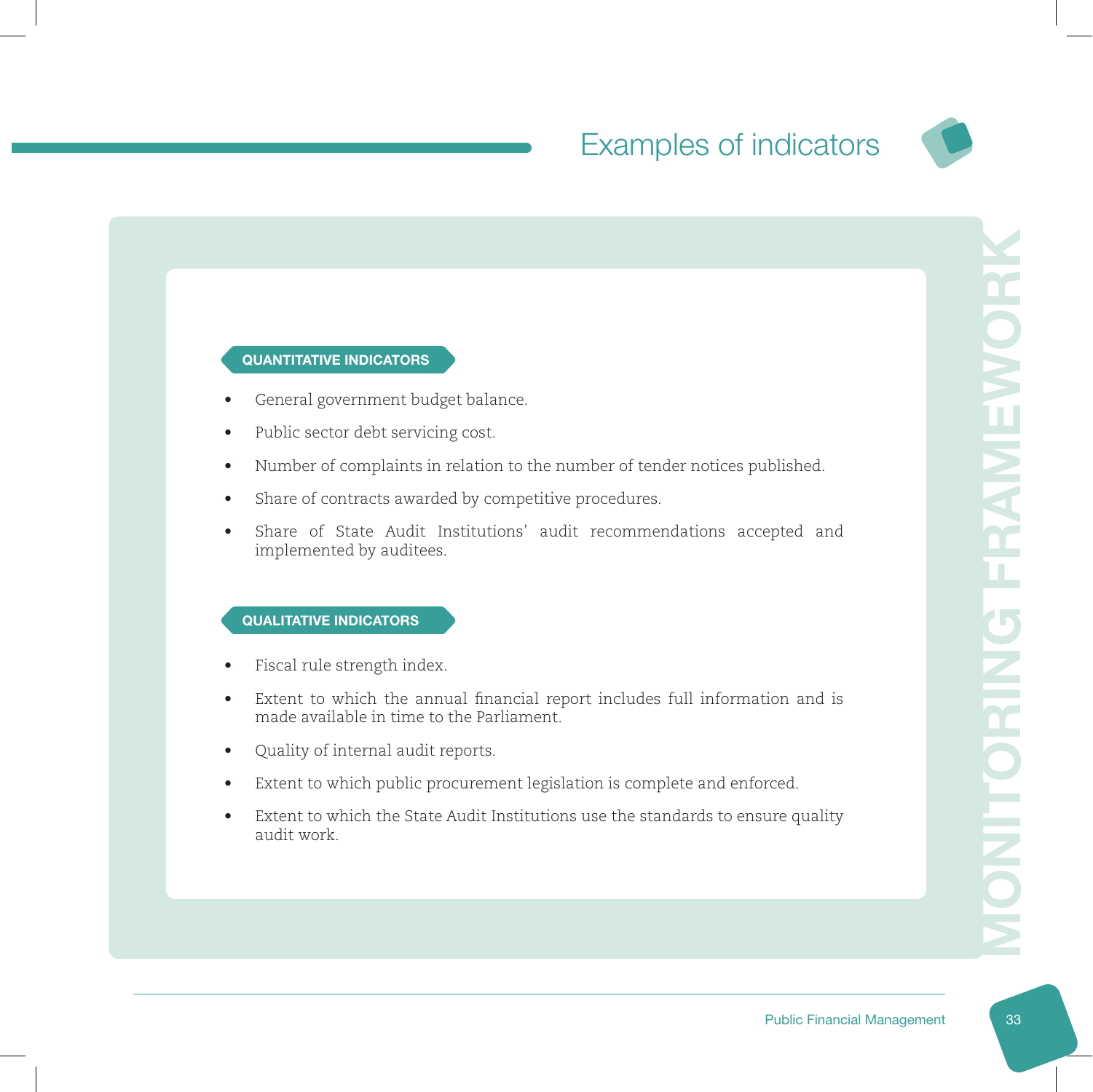<span id="page-28-0"></span>

- 1. "Enlargement Strategy and Main Challenges 2014-2015", Communication from the Commission to the European Parliament, the Council, the European Economic and Social Committee and the Committee of the Regions; COM(2014) 700 final, 8.10.2014 Brussels.
- 2. Art. 41. Right to good administration. 1. Every person has the right to have his or her affairs handled impartially, fairly and within a reasonable time by the Institutions, bodies and agencies of the Union. 2. This right includes: the right of every person to be heard, before any individual measure which would affect him or her adversely is taken; the right of every person to have access to his or her file, while respecting the legitimate interests of confidentiality and of professional and business secrecy; the obligation of the administration to give reasons for its decisions.
- 3. "European Principles for Public Administration", SIGMA Papers, No. 27, OECD Publishing, http://www.oecd-ilibrary.org/docserver/download/5kml60zwdr7h.pdf?expires=1398415030 &id=id&accname=guest&checksum=FD455B0079C9FE4E957DE2E41D6A25CA
- 4. In the overview booklet, examples of indicators are provided. The complete monitoring framework is presented in the full version of the Principles of Public Administration.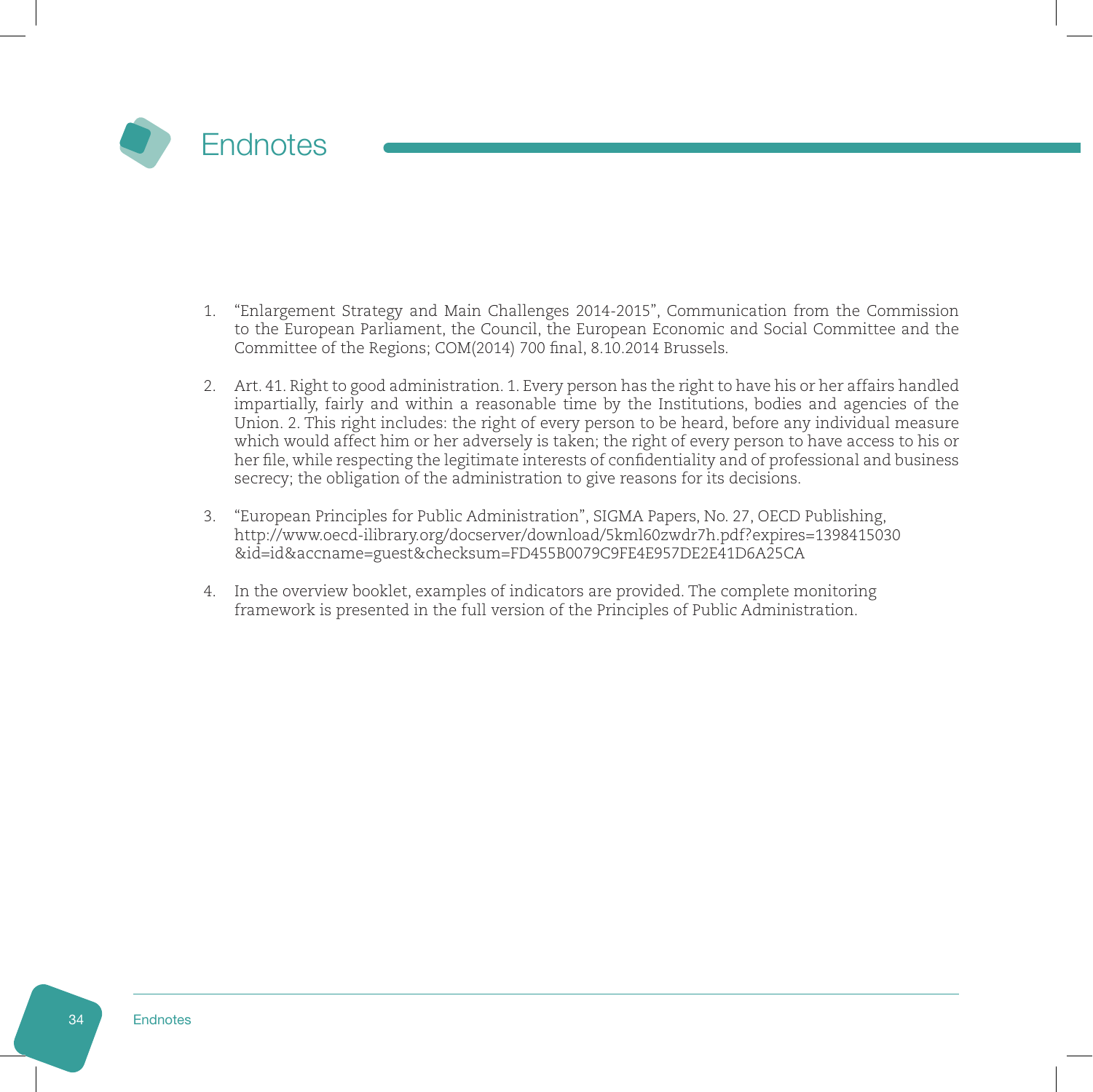<span id="page-29-0"></span>

The sub-principles specifying the requirements under each principle and the methodology for analysing a country's performance against the Principles are outlined in the full version of the Principles of Public Administration, which is digitally available on the OECD/SIGMA website:

**www.sigmaweb.org**